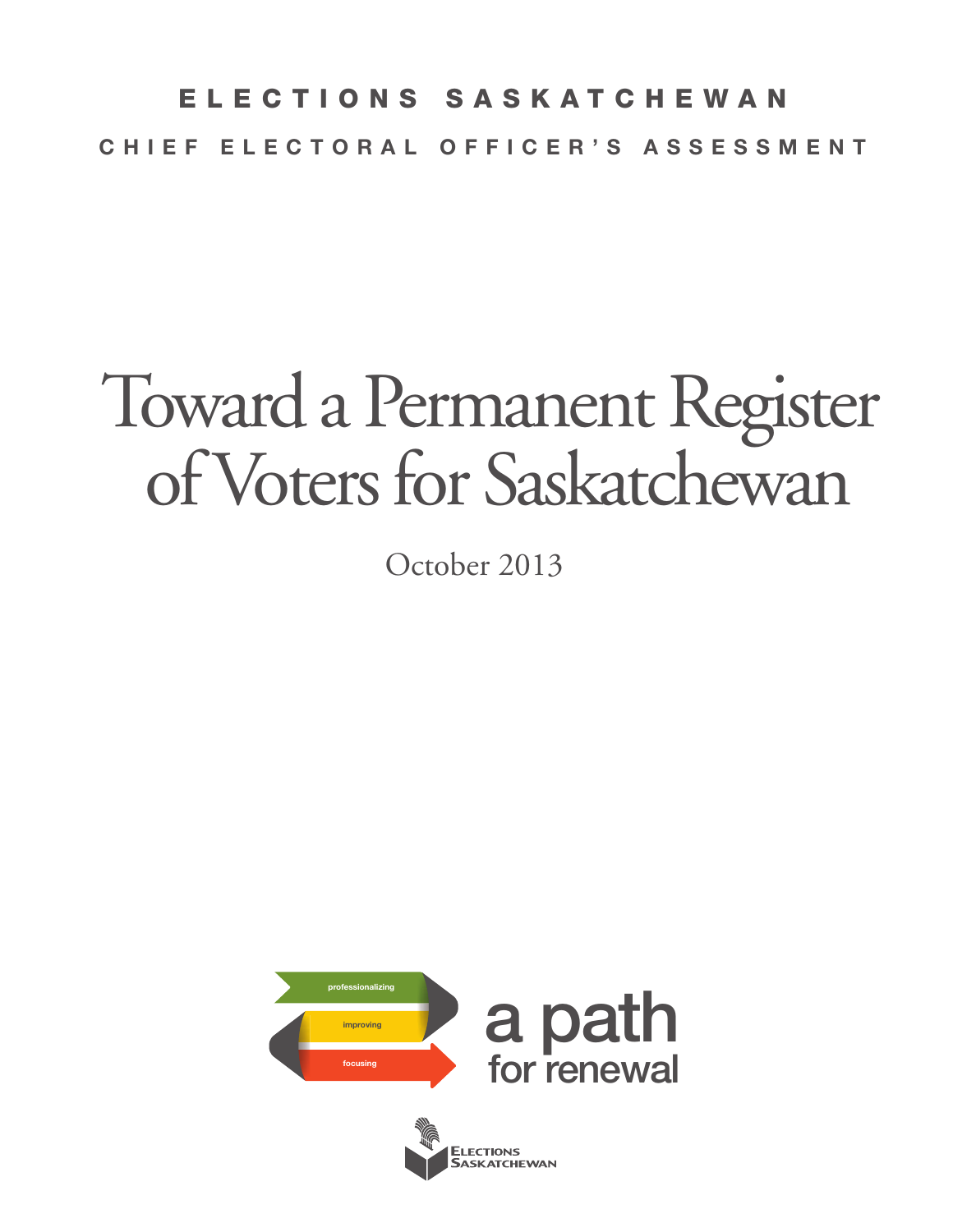OFFICE OF THE CHIEF ELECTORAL OFFICER (ELECTIONS SASKATCHEWAN) 1702 PARK STREET, REGINA, SASKATCHEWAN CANADA S4N 6B2 TELEPHONE: (306) 787-4000 / 1-877-958-8683 FACSIMILE: (306) 787-4052 / 1-866-678-4052 WEB SITE: www.elections.sk.ca

OCTOBER 2013

ISBN 978-0-9921510-0-3

TOWARD A PERMANENT REGISTER OF VOTERS FOR SASKATCHEWAN - CHIEF ELECTORAL OFFICER'S ASSESSMENT—2013-1 (v2.0)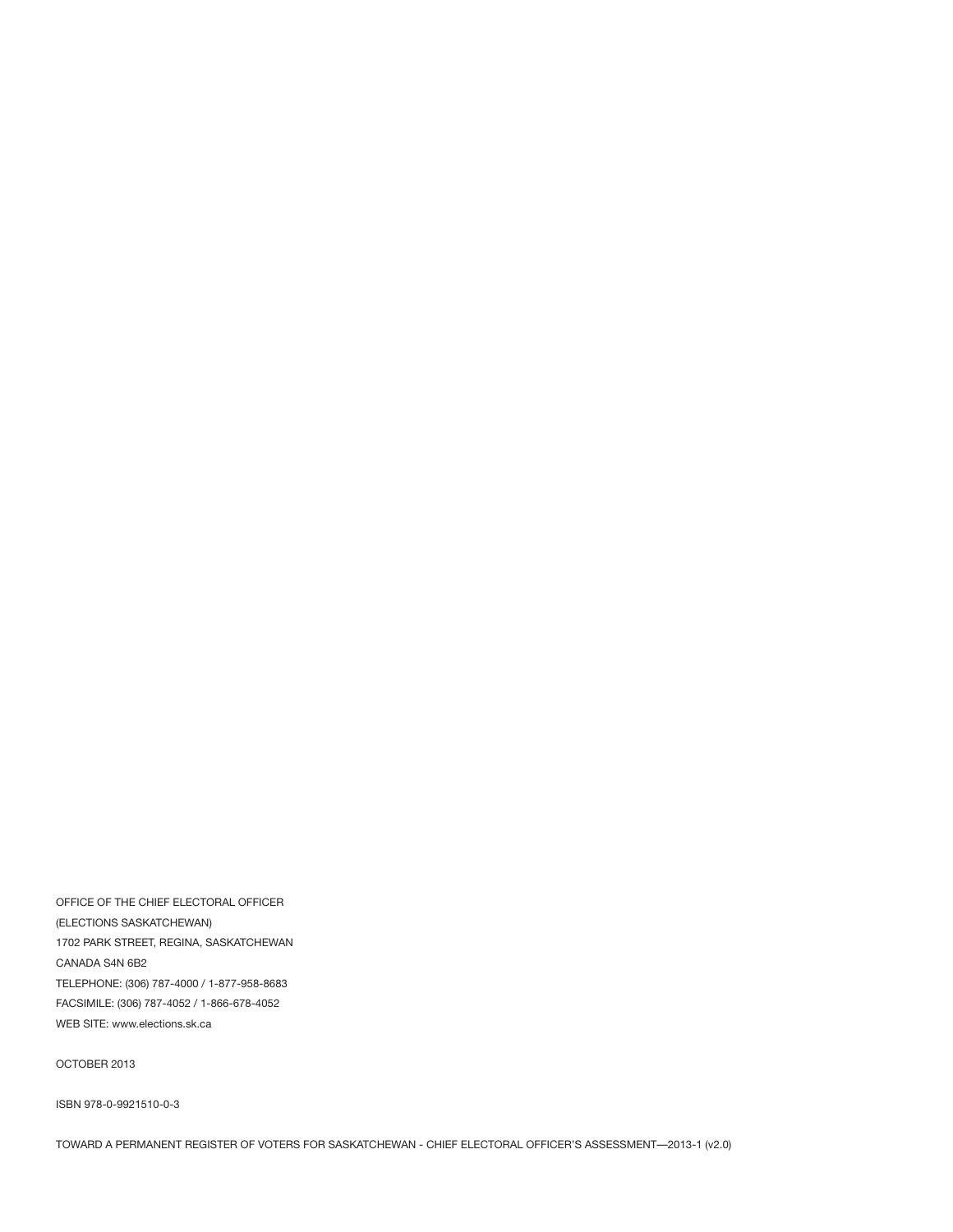



OFFICE OF THE CHIEF ELECTORAL OFFICER

October 29, 2013

The Honourable Dan D'Autremont Speaker of the Legislative Assembly 129 Legislative Building Regina, Saskatchewan S4S 0B3

Honourable Speaker:

I have the distinct privilege of presenting *Toward a Permanent Register of Voters for Saskatchewan*, a publication within the Chief Electoral Officer's Assessment series, to the Legislative Assembly of Saskatchewan.

Respectfully submitted,

alichald. Gode

Michael Boda, D.Phil., Ph.D. Chief Electoral Officer Province of Saskatchewan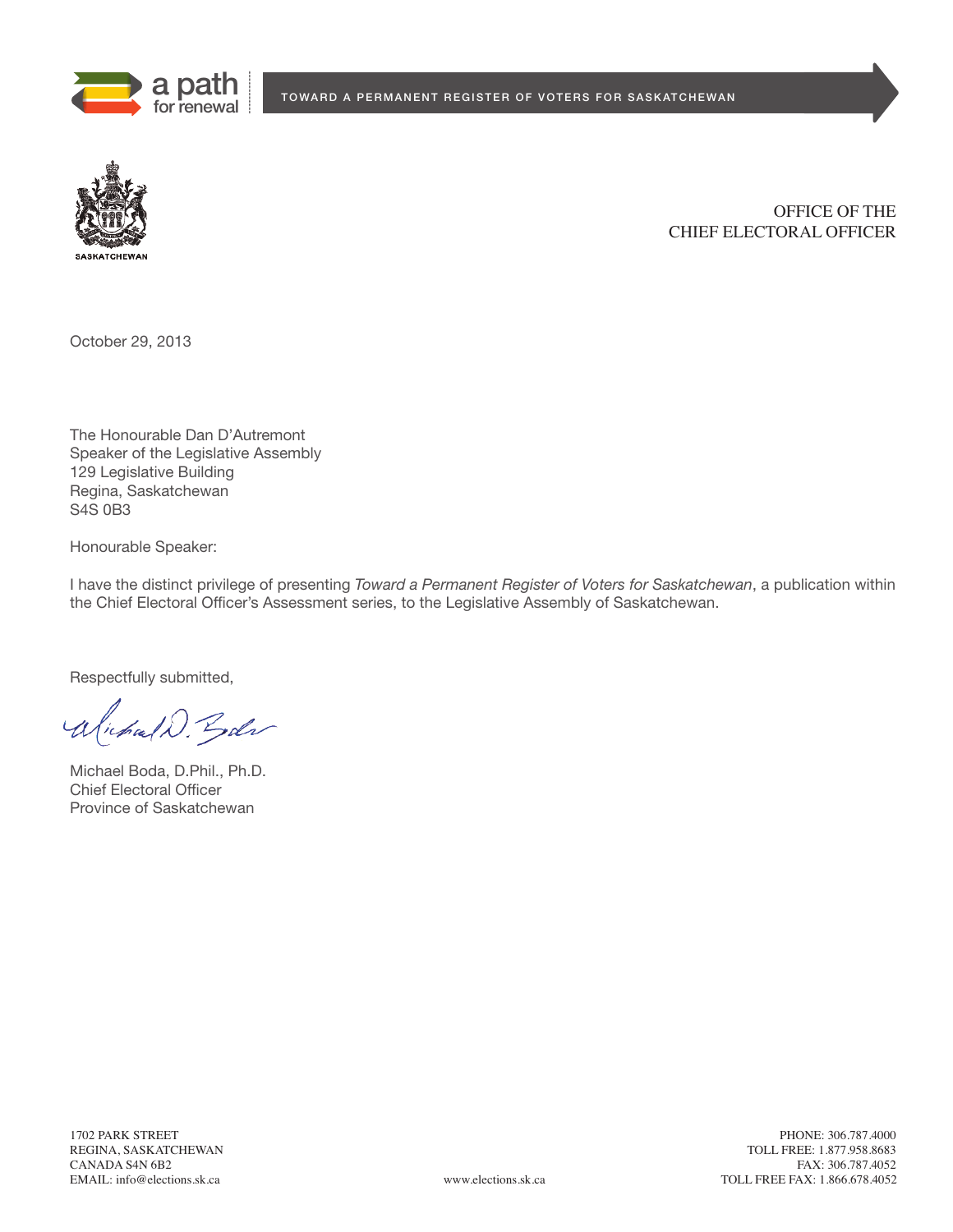

#### **Executive Summary (3)**

### **About Elections Saskatchewan (5)** Our Values (5) Our Responsibilities (6)

**1.0 Introduction (9)**

## **2.0 Purpose of Voter Registration (9)**

#### **3.0 Enumeration and Revision (10)**

The Challenges of Enumeration (10) Access to Voters (10) Privacy and Personal Safety (10) Recruiting and Retaining Enumerators (10) Rural vs. Urban Enumeration (11) Quality of the Information Collected (11) Labour Costs (11) Summary (11)

### **4.0 Permanent Register of Voters (12)**

## **5.0 Enumeration vs. Permanent Register (13)**

Currency (13) Coverage (14) Accuracy (15) Other Factors to Consider (15) Timeliness (15) Security and Privacy (15) Alerting Voters (16)

#### **6.0 Comparing the Costs (17)**

Enumeration Costs (17) Permanent Register Costs (17) Development Costs (17) Maintenance Costs (18) Target Enumeration Costs (19) Cost Saving of a Permanent Register of Voters (19)

## **7.0 Timing of Implementation (20)**

## **8.0 Guiding Principles (21)**

#### **9.0 Recommendations (23)**

Board of Internal Economy Consensus (23) Legislative Amendments (23) Additional Resources (23)

#### **Acknowledgements (24)**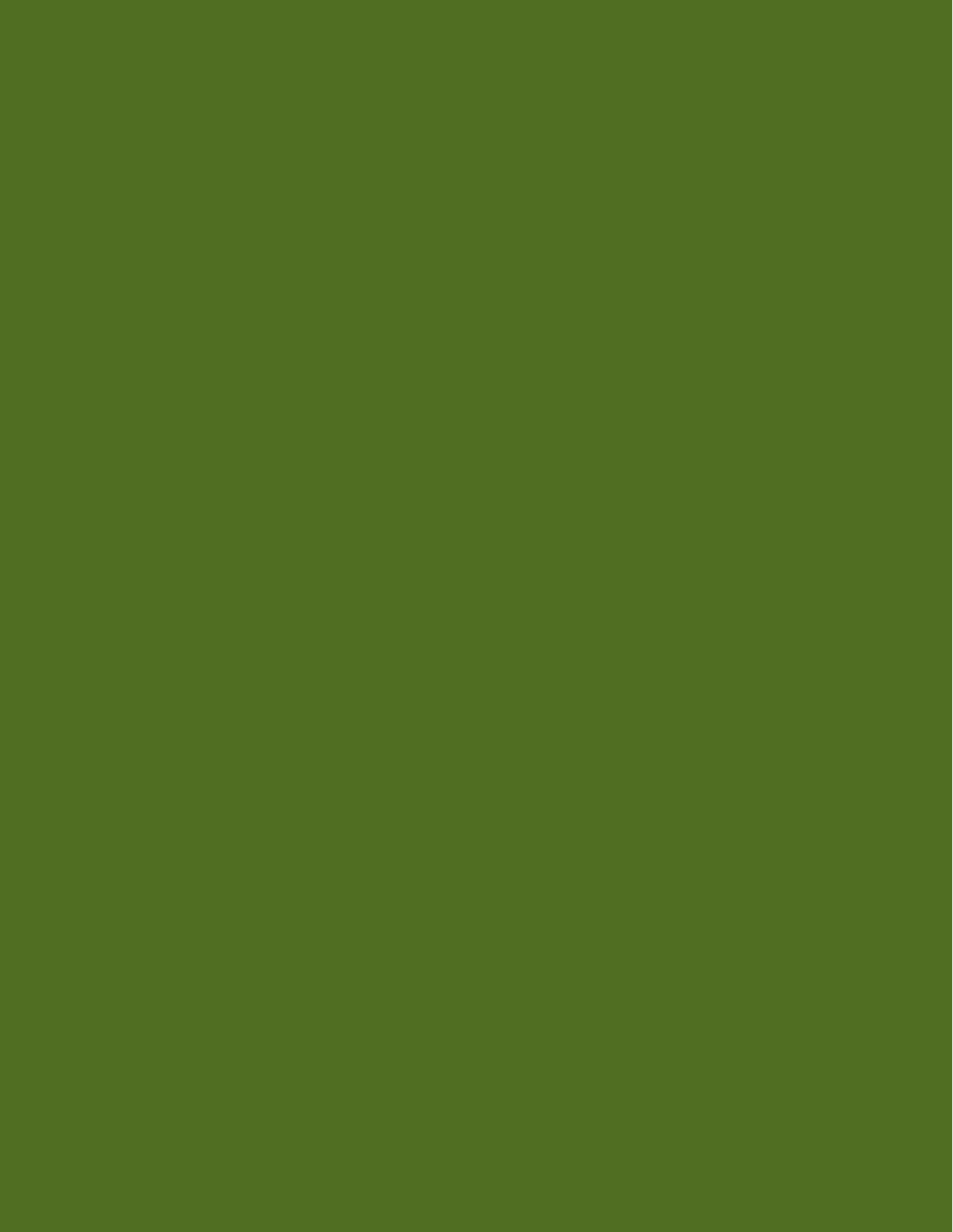



## **Executive Summary**

Since 2004 there have been calls for a permanent register of voters to replace enumeration as the preferred approach to registering voters in Saskatchewan. This move was recommended by an all-party committee looking at amendments to *The Election Act, 1996* and by the head of Elections Saskatchewan.

Elections Saskatchewan has been preparing for a change towards a permanent register of voters. Its election management information system was developed to accommodate a permanent register of voters, and the organization has been positioning itself for the transition by recommending other legislative changes that would support the introduction of a register. While some of the supporting changes have been put in place, such as set date elections and the ability to conduct enumeration outside of the writ period, there is still no authority to create and maintain a permanent register of voters for Saskatchewan. Currently, Saskatchewan is one of only three Canadian provinces and territories that do not compile their voters lists using a permanent register. The other jurisdictions are the Yukon and Manitoba.

Voter registration is important to determine whether individuals qualify to vote. It serves to protect the integrity of the voting process by ensuring that only eligible voters will be given access to the voting booth. The list is used at the polls to screen prospective voters—ensuring that only those entitled to vote are given a ballot and that people are only permitted to vote once. The voters list has also become a critical tool for political parties and candidates for the purposes of identifying, tracking and campaigning for voter support. In addition, it is essential for election administrators in establishing polling divisions and estimating how many polling stations are needed, as well as determining where to deploy polling day workers.

The traditional approach to compiling the list of voters has been through door-todoor enumeration. The list that is compiled is discarded after the election and the process begins again every four years in preparation for the next election. This is a labour intensive and costly activity. Today, however, fewer people are at home when the enumerator calls and people are becoming more reluctant to open their doors to someone they do not know. It is also becoming increasingly more difficult to recruit enumerators. The overall quality of the voters list can suffer from all of these factors. For these reasons, most jurisdictions in Canada have transitioned to a continuously updated permanent register of voters.

A permanent register of voters is a regularly updated database of eligible voters. It is usually produced the first time from a "final" enumeration and then is updated and maintained on an ongoing basis using a variety of public sector data sources. In addition to the names and addresses of voters, a permanent register will contain date of birth information and may provide a unique identification number that can be used for record linking. Voters lists can be produced from a permanent register whenever necessary for use in provincial elections, local elections or by-elections. With minor legislative changes, it can be distributed between elections for use by Members and political parties. Up-to-date lists can also be used to revise polling division boundaries between elections or when constituency boundaries change as a result of redistribution.

Since enumeration usually occurs in close proximity to the election event, it is usually very current. However, the coverage or completeness of a voters list produced from a permanent register can be superior to an enumerated list, principally because it is being continuously updated and is not

recollected before each election. The coverage of a voters list prepared through enumeration is dependent on the completeness of the enumeration effort and is subject to a variety of factors that may not always be within the control of election administrators.

The major benefit of establishing a permanent register of voters is significant cost avoidance. Saskatchewan's last enumeration cost \$2.58 million. Enumeration costs will be incurred every four years and will only increase every election cycle. The majority of these costs would not need to be incurred with a move to a permanent register. The initial development costs of establishing a permanent register for Saskatchewan have been estimated at \$125,000. This minimal amount of upfront expenditure is possible because Elections Saskatchewan already has an election management system that can house records that form the permanent register. The other cost component of a permanent register is the ongoing maintenance. The annual costs of keeping a permanent register up-to-date are estimated to be \$328,400. Over a four-year election cycle, the cost savings of moving to a permanent register would be more than \$880,000.

Elections Saskatchewan is well positioned to develop a permanent register of voters for Saskatchewan. It will require legislative changes to *The Election Act* to provide authority for register development in advance of the next general election, the approval of additional information technology (IT) resources to begin development work, and one final enumeration to establish the basis of the register.

ichald Boder

Michael D. Boda, D.Phil., Ph.D. Chief Electoral Officer Province of Saskatchewan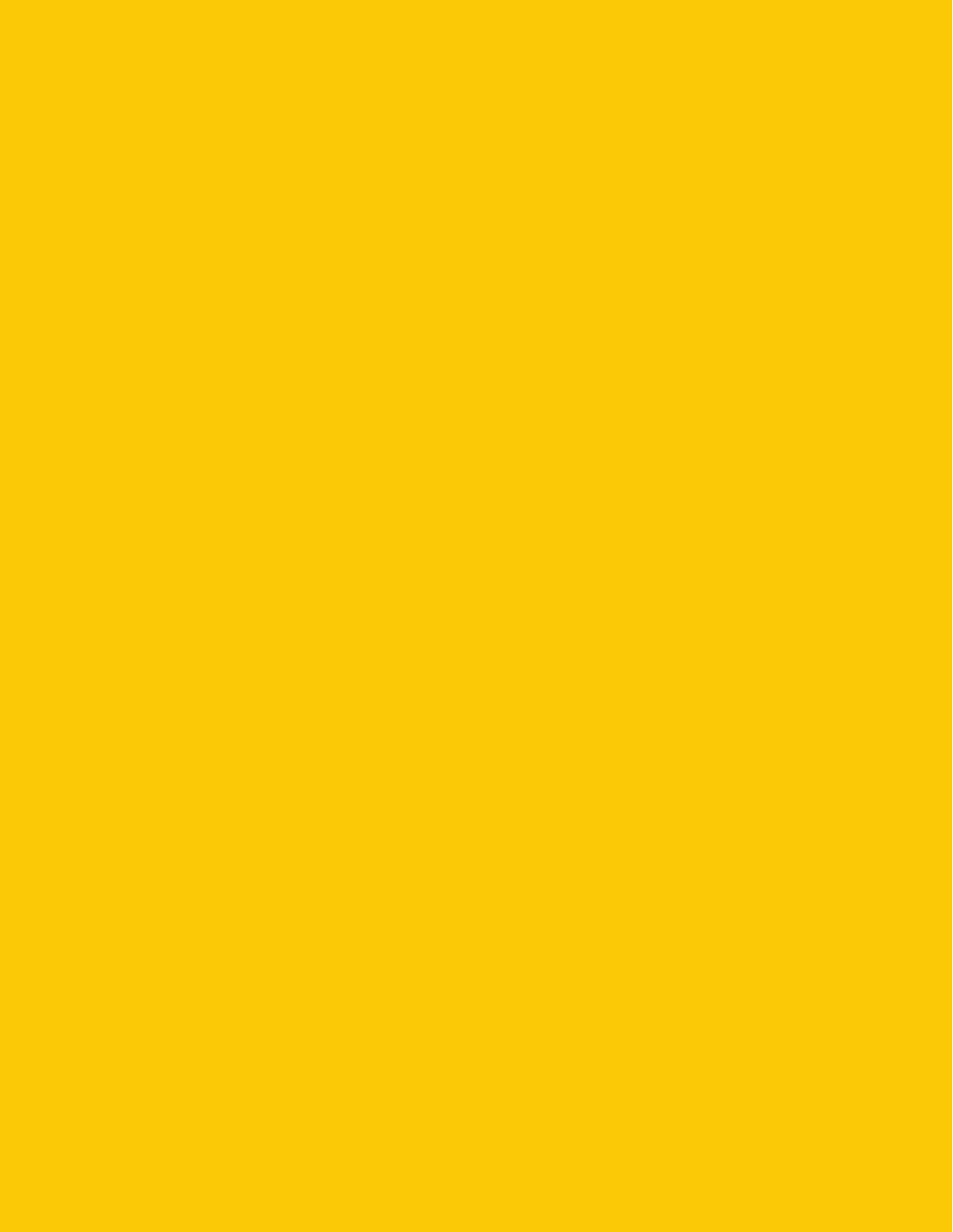



## About Elections Saskatchewan

The many component parts involved in planning, organizing and implementing elections in Saskatchewan are overseen by what is often described as an election management body (EMB). In Canada, an EMB is an independent, nonpartisan institution that is responsible for neutral election administration within a jurisdiction governed as a democracy.

In this province, Elections Saskatchewan fulfills this mandate, serving as secretariat to the statutory Office of Chief Electoral Officer. Elections Saskatchewan has a leadership team based at its head office in Regina and dispersed across the province's 61 newly defined constituencies that will each elect a Member of the Legislative Assembly in the upcoming 28th General Election.

In the months leading to a general election, Saskatchewan's electoral service grows to include about 10,000 provincial residents from all walks of life, each serving provincial voters in implementing an event that is fundamental to sustaining Saskatchewan's democratic traditions.

## **OUR VALUES**

Elections Saskatchewan's values are:

- To be independent and nonpartisan, ensuring public confidence in the independence of Elections Saskatchewan and its activities by treating all stakeholders equally and without preference.
- To have integrity, making certain that every decision and every action enhances the democratic rights of all electors by interpreting and applying legislation and policy fairly and consistently.
- To be open and transparent in all activities through consistency of action, regular public reporting, broad communications and information sharing between and during electoral events.
- To be accountable to electors and the Members of the Saskatchewan Legislative Assembly through statutory reporting of activity and performance against published standards and the requirements of

legislative and regulatory frameworks for electoral events and election finances.

- To be efficient in designing processes and ensuring financial accountability through the development, management and deployment of upto-date and cost-effective technology, processes, access channels and tools that encourage maximum participation and facilitate maximum compliance with financial reporting obligations.
- To be effective in electoral event delivery procedures and operations, to minimize barriers to compliance, participation and access to the electoral process for electors, candidates and parties and to ensure election workers are well prepared, processes are well designed and performance measurement systems are in place.
- To be innovative, creative and flexible in delivering present obligations and preparing for the future, looking broadly for opportunities and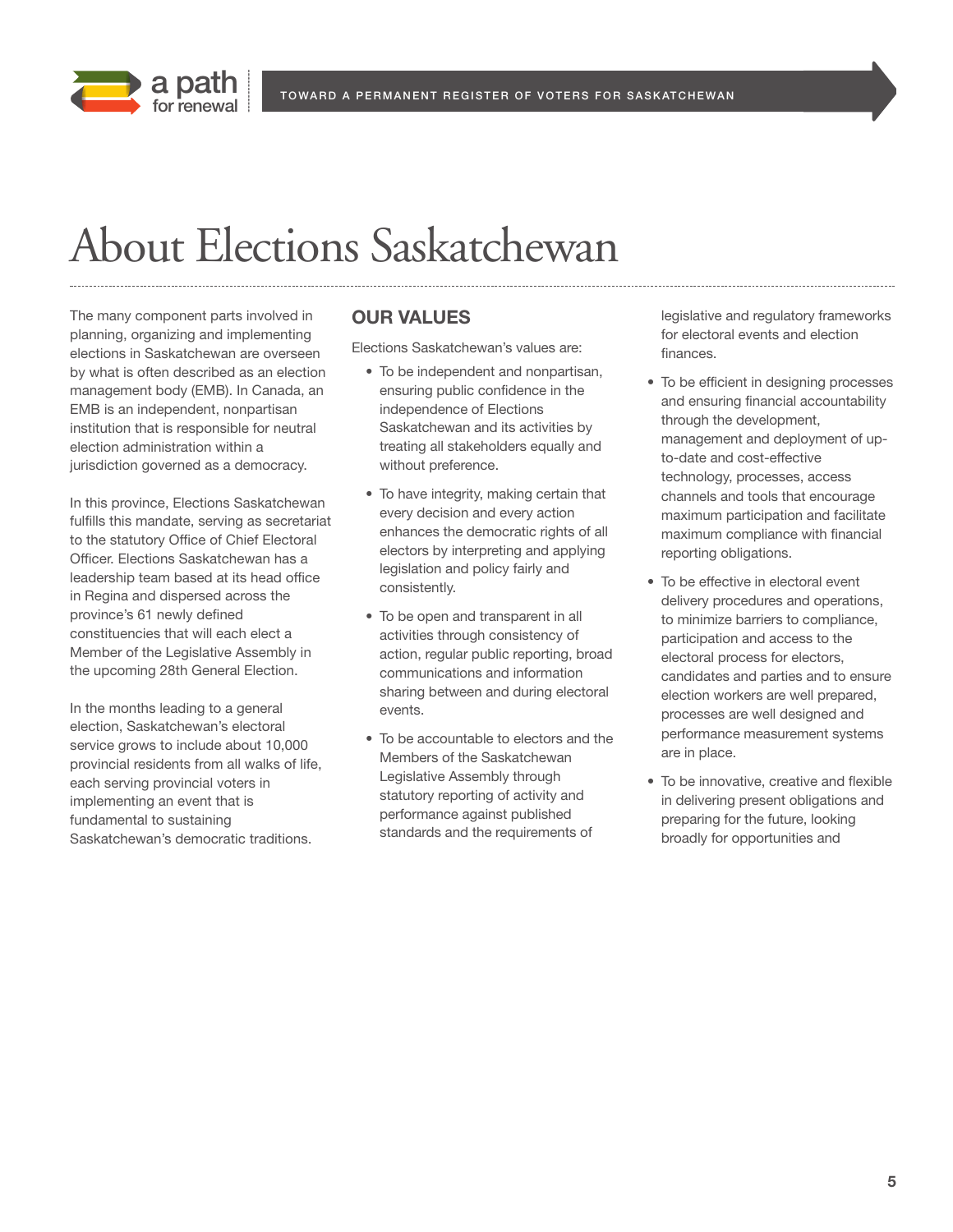

partnerships while considering electoral process needs and adopting optimal solutions.

- To be consultative with all of our stakeholders, using advisory committees to evaluate legislative, regulatory and operational frameworks to ensure that they are current and relevant, regularly reviewing all stakeholder perspectives and needs, and sharing evaluations of Elections Saskatchewan's performance.
- To be professional in all our activities by bringing to Saskatchewan the best practices in electoral administration from across Canada and democracies around the world.
- To create a cooperative work environment and encourage all members of the Elections Saskatchewan team to work together, and with Elections Saskatchewan's stakeholders and partners, to better serve the electorate of Saskatchewan.

## **OUR RESPONSIBILITIES**

#### **The Head Office Leadership Team**

The Chief Electoral Officer (CEO) is an independent officer of the Saskatchewan Legislature. As head of Elections Saskatchewan, the CEO ensures the fair and equitable conduct of operational, administrative and financial electoral practices. The CEO is assisted in these legislated responsibilities by a head office leadership team.

Elections Saskatchewan's primary responsibility is to maintain a state of provincial election readiness. To that end, Elections Saskatchewan must appoint and train requisite numbers of constituency returning officers and election officials to ensure electoral preparedness throughout the government's mandate.

*The Election Act, 1996* places a duty on the CEO to assist registered political parties, candidates, chief official agents and business managers to ensure *The Election Act*'s financial transparency and disclosure goals are met. Elections Saskatchewan publishes guides for chief official agents and business managers to help them fulfill their administrative and financial reporting responsibilities and compile requisite support documentation, and to ensure annual financial disclosures are undertaken in accordance with both *The Election Act* and *The Political Contributions Tax Credit Act, 2001 (Saskatchewan)*.

Where applicable, Elections Saskatchewan is responsible for assessing and reimbursing election expenses paid from the province's General Revenue Fund. Elections Saskatchewan has established a financial review system to certify public reimbursement of election expenses through the examination and audit of registered political parties' and candidates' expense returns and requisite disclosure documentation. To promote transparency, expense return details are tabled in the Legislative Assembly.

Elections Saskatchewan is also responsible for investigating offences under *The Election Act* . While *The Election Act* is regulatory rather than criminal, the role of Elections Saskatchewan is to inspect, investigate and inquire about instances where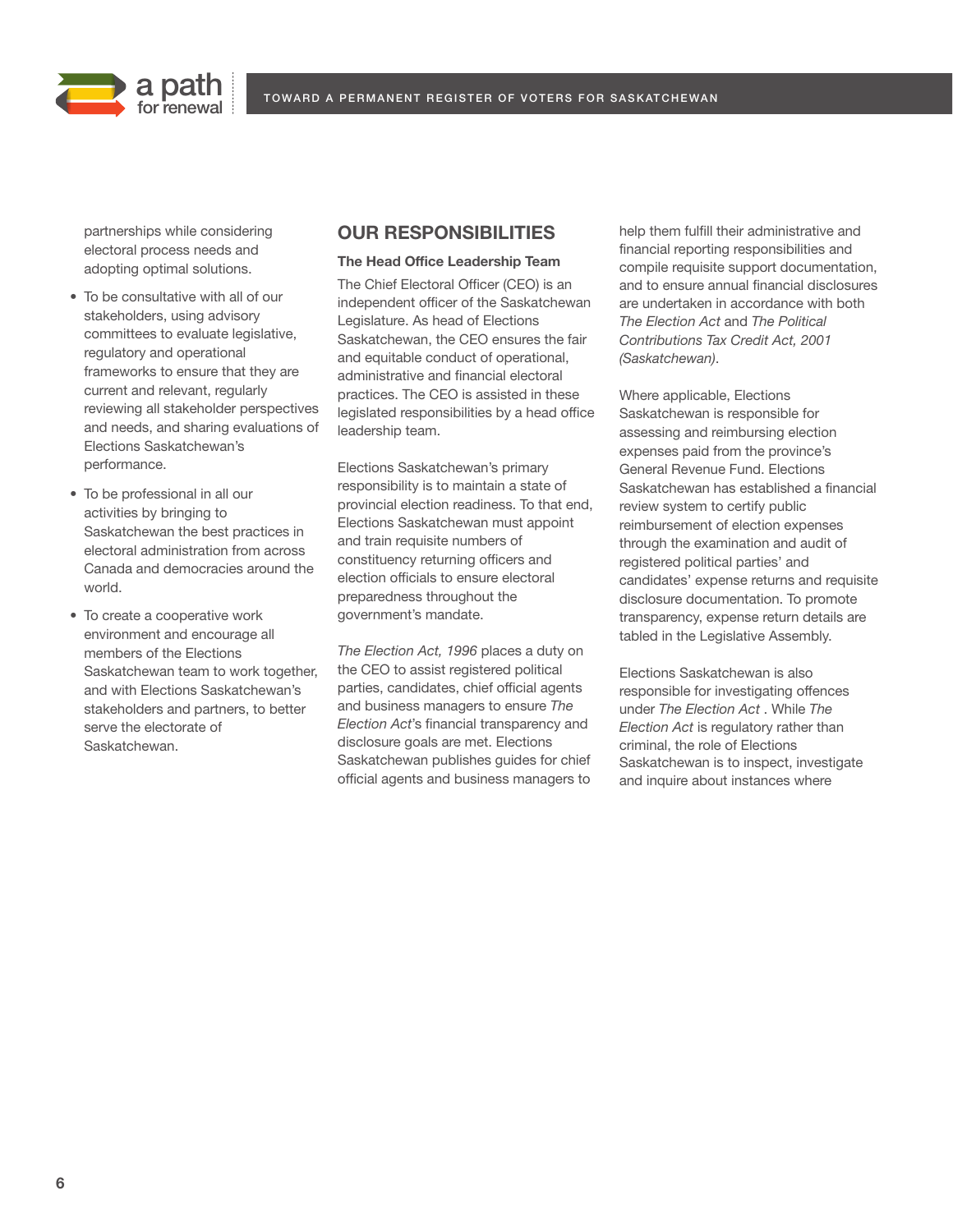contravention of *The Election Act* is suspected or alleged, as deemed necessary by the CEO. Since this responsibility is a matter of considerable discretion and is often initiated by complaints filed by interested parties, it is incumbent upon Elections Saskatchewan to consider whether any specific situation has abrogated the overall purpose, policy rationale and/or legislative intent of the province's electoral legislation.

Elections Saskatchewan maintains an outreach program to ensure political stakeholders and the public are aware of important aspects of Elections Saskatchewan's mandate by responding to public enquiries and liaising with registered political parties, candidates and their chief official agents and business managers.

The CEO reports annually to the speaker of the Legislative Assembly on matters related to *The Election Act* . In addition to such annual reporting, the CEO also prepares and tables reports in the Legislative Assembly on all electoral events. Provincial election results are published in the *Statement of Votes (Volume I)* and its complement, the *Report of the Chief Electoral Officer: Campaign Contributions and Expenditures (Volume*

*II)*. Administrative and financial reporting of constituency by-elections is encapsulated in individual *Statement of By-Election* reports.

The environment within which Elections Saskatchewan is accountable is unique and complex due to the potential uncertainty of the provincial electoral cycle, the decentralized nature of electoral administration, and the interaction among registered political parties, candidates and the electorate. The integration of this decentralized process among the province's political stakeholders rests with Elections Saskatchewan and its centralized administration and impartial application of *The Election Act* .

#### **The Field Leadership Team**

While central electoral administration is the responsibility of Elections Saskatchewan's head office leadership team, regional and constituency-level conduct of electoral events is the responsibility of a field leadership team.

Supervisory returning officers (SROs), each representing a different zone of the province comprising six or seven constituencies, are responsible for assisting the returning officers within

those constituencies in performing their duties. SROs receive their direction from Elections Saskatchewan, act as a liaison between Elections Saskatchewan head office and the constituency returning officers, and are responsible for ensuring electoral events are administered and conducted to a consistently high standard across the province.

An important part of maintaining election readiness is having constituency returning officers for all of the province's 61 constituencies. The CEO appoints the constituency returning officers. Notices of all such appointments/cancellations are published in *The Saskatchewan Gazette*. Returning officer vacancies are filled by an independent merit-based competition.

As representatives of Elections Saskatchewan, constituency returning officers are entrusted with upholding the neutrality of the province's decentralized electoral process within the constituency and are responsible for the administration, conduct and reporting of electoral proceedings (general or byelections, referendums and plebiscites).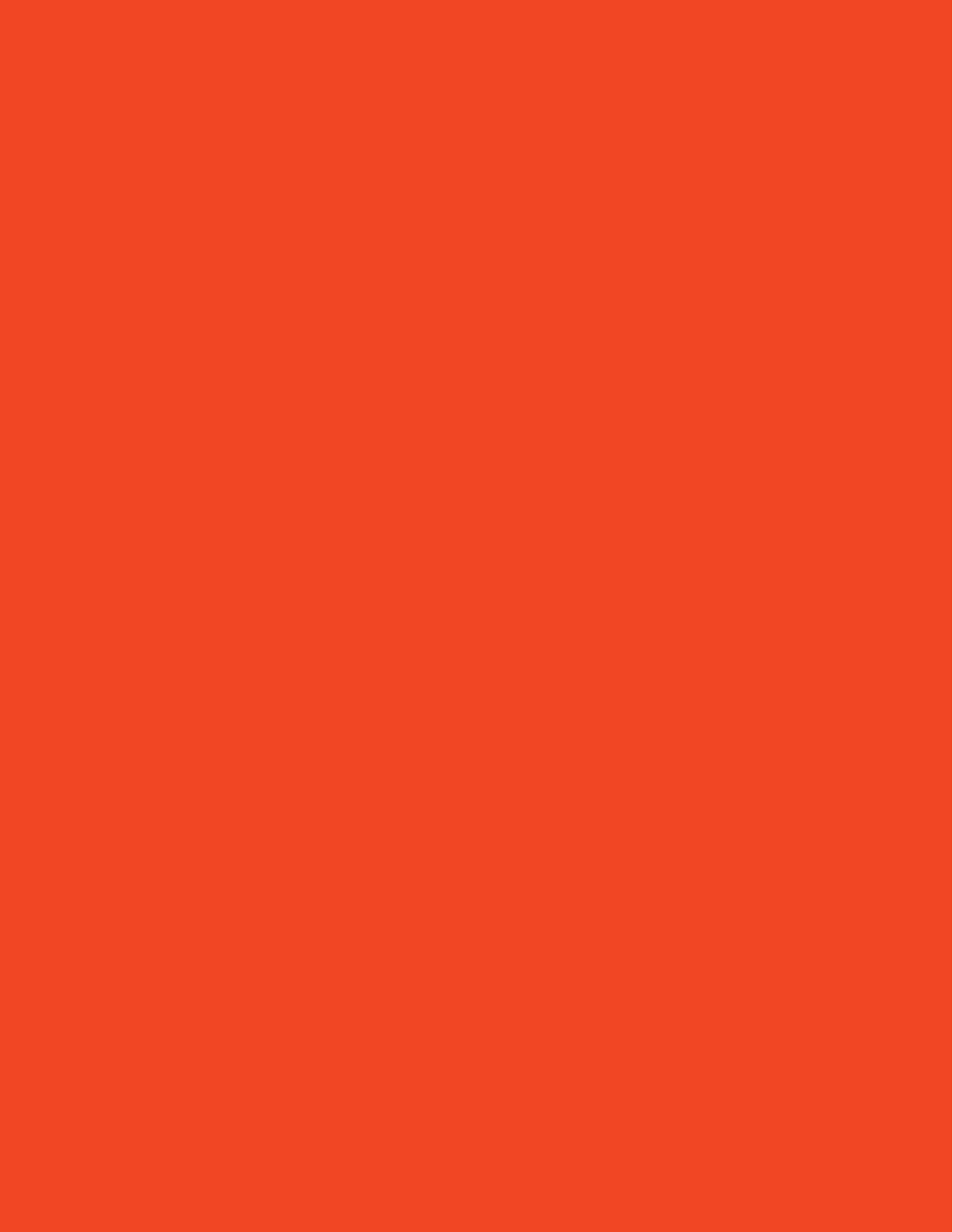

## 1.0 Introduction

In the 2004 report of Saskatchewan's allparty committee on revisions to *The Election Act, 1996*, it was unanimously recommended that a permanent register of voters be developed. The development of such a register was to be based on a final enumeration completed outside of an election period. When other amendments to *The Election Act* were introduced in the Legislative Assembly in 2005, the Minister of Justice at the time called the introduction of a permanent list of voters the most important amendment to *The Election Act*. Although it was anticipated that enabling legislation and regulations would soon follow, no further provisions were enacted to permit the development of a permanent register of voters for Saskatchewan.

Following the 2007 provincial general election, Elections Saskatchewan recommended to the Legislative Assembly that legislative amendments be developed to permit the creation of a permanent register of voters. *The Legislative Assembly and Executive Council Act, 2007* was amended in 2008 to give Saskatchewan a four-year set date schedule for elections. With a predictable date for the 2011 election, this paved the way for Elections Saskatchewan to conduct a provincewide enumeration before the writs of election were issued. In August 2011, just prior to the November 7, 2011 general election, regulations were put in place to permit enumeration to occur outside the writ period.

In February 2012, the Board of Internal Economy asked Elections Saskatchewan to analyze the costs and operational impact of a permanent register as compared with enumeration. The following report offers insight into the Chief Electoral Officer's findings, providing a recommendation on instituting a permanent register of voters as part of a path for renewal that focuses on Saskatchewan's approach to administering electoral events.

## 2.0 Purpose of Voter Registration

The fundamental purpose of a voter registration system is to determine whether individuals qualify as voters according to the eligibility criteria established in law. It serves to maintain the integrity of the voting process by restricting access to the voting booth. A properly prepared voters list ensures that only those people entitled to vote in a given poll can do so, and that they can only vote once.

Lists of eligible voters also facilitate voting operations by helping election administrators determine how many voting stations they need to set up, how many election workers they need to hire, and to calculate voter turnout. A comprehensive voters list also reduces the number of people that have to register to vote on polling day, thereby alleviating line-ups and congestion for others. Voters lists are also used by parties and candidates for political purposes—to mobilize the participation of voters during campaigns and between elections.

Voters lists, in various forms, have been prepared since the late 1800s. Today, there are two basic methods used in Canada to register voters. One is to conduct an enumeration and the other is to develop and maintain a permanent list of voters.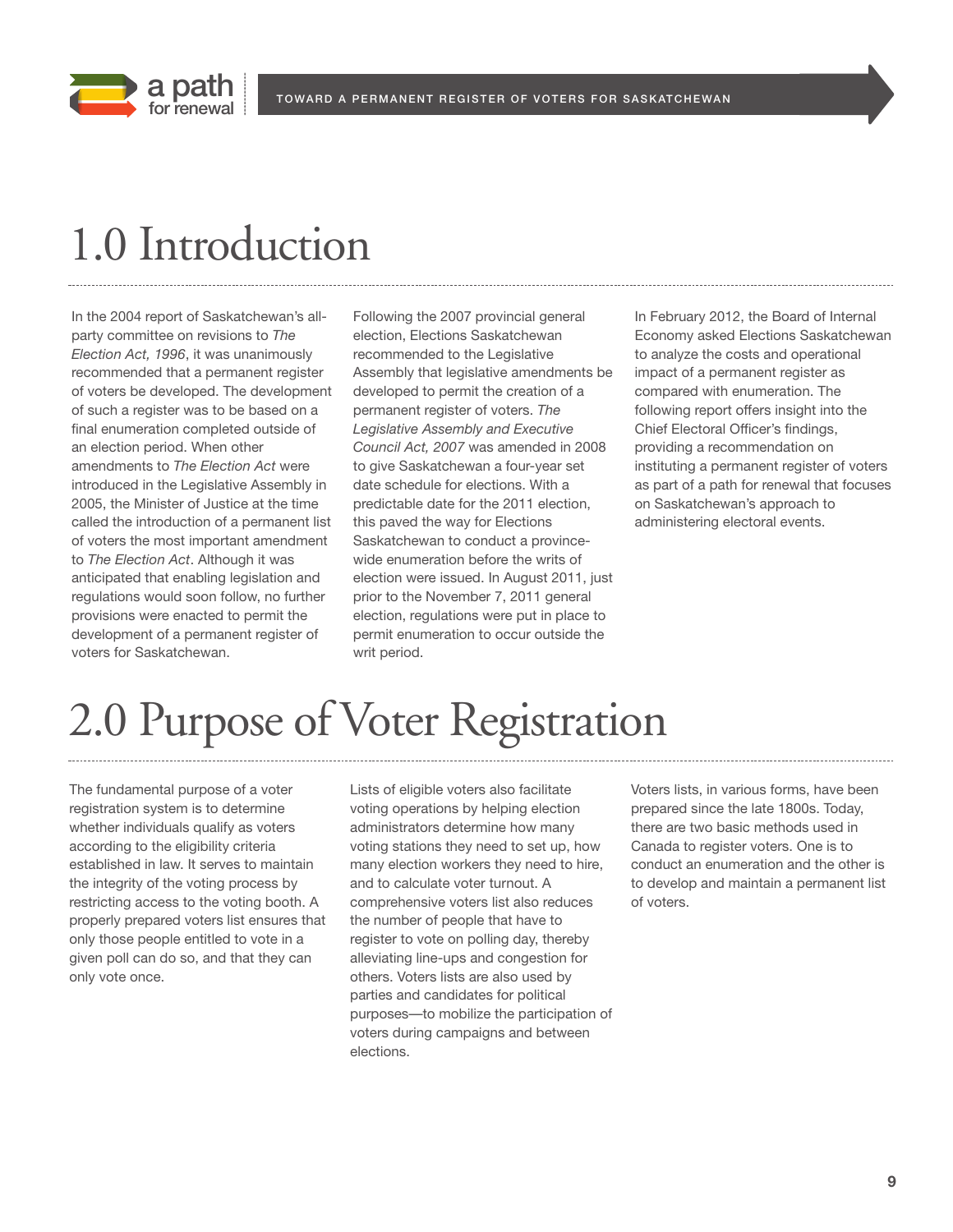



## 3.0 Enumeration and Revision

Since 1917 and until very recently, voters were registered for territorial, provincial and federal elections through enumeration. For election administrators, this involved subdividing larger political areas variously called constituencies, electoral districts or divisions into smaller geographic units and appointing enumerators to visit each household within an assigned area. The enumerators would go door-to-door to establish a resident's eligibility, collect the necessary voter information and compile a list of those entitled to vote. The process often required several visits to find people at home.

Enumeration was usually accomplished within ten to fourteen days. Traditionally this occurred after the election had been called, as there were no set dates for elections until very recently. Until 2011, *The Election Act, 1996* required an enumeration to be conducted immediately following the issuing of the writs. However, with the passage of new *Enumeration Regulations* in 2011, enumerations can now take place during a two and a half week period prior to the date set for a general election.

The lists resulting from enumeration in Saskatchewan are used solely for the election at hand, or possibly for another proximal event such as a by-election, and then discarded.

Following enumeration there is a short period of revision. This is similar to an appeals process, whereby voters not enumerated may be registered and objections to those on the lists may be heard. The final way to be entered on the voters list is at the polls - where qualified voters left off the list can be registered by providing proof of identity and residence, swearing an oath, or having another voter vouch for their identities.

The enumeration process relies heavily on the element of trust – trust that people will honestly report to enumerators their citizenship, residency within the polling division and age – and thus their eligibility to vote. Enumerators are not permitted to challenge the veracity of the information they receive at the doorstep. Suspect entries on the voters list may be challenged during revision and by poll officials and candidate representatives at the voting station.

## **THE CHALLENGES OF ENUMERATION**

The process of going door-to-door to register voters and create a voters list for specific use in elections has met several challenges in recent years. Emerging social, demographic, technological and political changes have made the enumeration approach to voter registration more difficult. These challenges have been reported for decades by election administrators, as well as academics who have studied this method of voter registration.

### **Access to Voters**

It has become increasingly difficult for enumerators to find people at home when they call. This concern was noted as far back as 1991 in the report of the Royal Commission on Electoral Reform and Party Financing. Large numbers of voters appear to be absent from their homes quite possibly away for work or lifestylerelated reasons. It has also been reported by enumerators and returning officers in Saskatchewan and other places that

it is becoming more difficult to obtain the contact information for persons in control of multiple dwelling sites and gain access to residential units occupied by voters.

#### **Privacy and Personal Safety**

There are an increasing number of residents, particularly those living in urban centres, who refuse to answer their doors out of fear for their personal safety or for reasons of privacy. Seniors, persons who live alone and new Canadians are the groups most hesitant to open their doors to enumerators. The concern for personal safety has also been shared by enumerators, who are required to work during the day and evenings visiting inner city and high crime neighbourhoods and remote locations.

#### **Recruiting and Retaining Enumerators**

There is also the challenge of recruiting, training and mobilizing 3,000 enumerators required for the job in Saskatchewan. It is becoming more difficult to find a sufficient pool of competent individuals willing to perform this type of work. Considering the majority of election workers tend to be female, the trend toward more women working outside the home has, no doubt, played a major role in reducing the pool of available enumeration staff. The economic necessity for some people to hold multiple part-time jobs and the surging economy in Saskatchewan have also affected the supply of this type of labour. In addition, there are age and residency restrictions that reduce the pool of potential workers. Enumerators must be eligible voters living in the constituency, which means that they must be Canadian citizens and at least eighteen years old.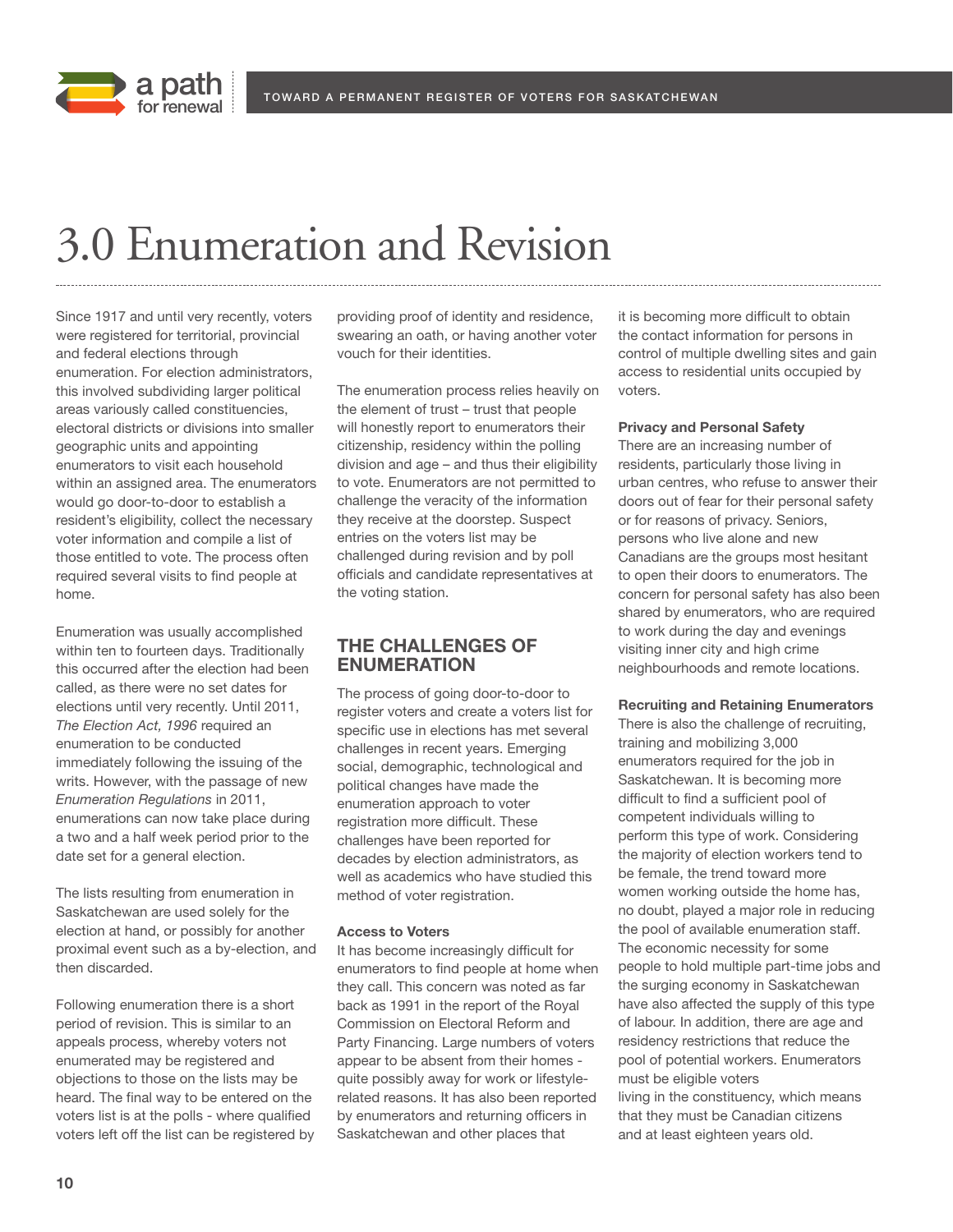### **Rural vs. Urban Enumeration**

There are unique difficulties experienced in both urban and rural settings. The difficulties of conducting a thorough enumeration in urban settings have long been observed and noted in the reports of election administrators. However, it is becoming increasingly more problematic to obtain complete coverage in rural areas as well. One significant factor in rural areas is the trend towards more farm families working off the farm and outside of their communities. The vast distances between residences, the time required for enumeration travel, and the low payment received for this task are additional obstacles to a comprehensive rural enumeration. In some remote northern constituencies, there are few paved roads, no roads into some communities, and weather can often prevent fly-in visits.

In Saskatchewan's 2011 election, the prewrit enumeration period that followed Labour Day coincided with the fall harvest. This made it difficult to find enumerators to do the job and difficult to find residents at home to enumerate in some rural areas.

### **Quality of the Information Collected**

A complete provincial enumeration is a massive undertaking for returning officers to manage. Considerable time pressures

exist to compile a comprehensive and accurate preliminary list of voters for distribution to candidates and parties, as well as for use at the advance and regular polls during the election. The legibility, accuracy and overall quality of the information collected are always problematic. The continual recollection of voter information required by enumeration can introduce errors in the data that may have been accurately captured on previous voters lists.

#### **Labour Costs**

Elections are a labour intensive activity. Approximately 75 percent of the cost of elections goes to fees and salaries. Doorto-door enumeration accounts for a very large portion of these labour costs. Fees paid to workers, training costs and travel can amount to as much or more than the cost to conduct the election itself. Efforts to recruit and retain competent enumerators have often focused on increasing the remuneration for this type of work, which adds to the burgeoning cost of elections. Provinces and territories often find themselves trying to compete with the rates paid to census workers, and federal and civic enumerators.

### **Summary**

There is an inherent inefficiency in collecting voter information through enumeration and then discarding the list that has been compiled. Most of the information collected about voters does not change from one election to another. There will always be new voters added to the rolls who gain eligibility by virtue of age, residency or citizenship, and others who must be removed from the list due to loss of residency or death. New housing stock will also continue to be added and some residential properties will be demolished. This is vital information that must be captured for the voters list to be an accurate compilation of citizens entitled to vote.

Most changes to a voters list are due to internal mobility—the movement of voters from one address to another within the province or constituency. There is a fundamental link between voters and their addresses because where they live determines where they vote. Elections Saskatchewan must not only know which citizens are eligible to vote, but where the voter lives at any given time. No voter registration system can accurately track all the demographic and eligibility changes that occur in the intervening time between elections, but there is considerable duplication of effort in an approach to voter registration that begins with a blank slate before each election and continually compiles lists of names and addresses which, for the most part, do not change.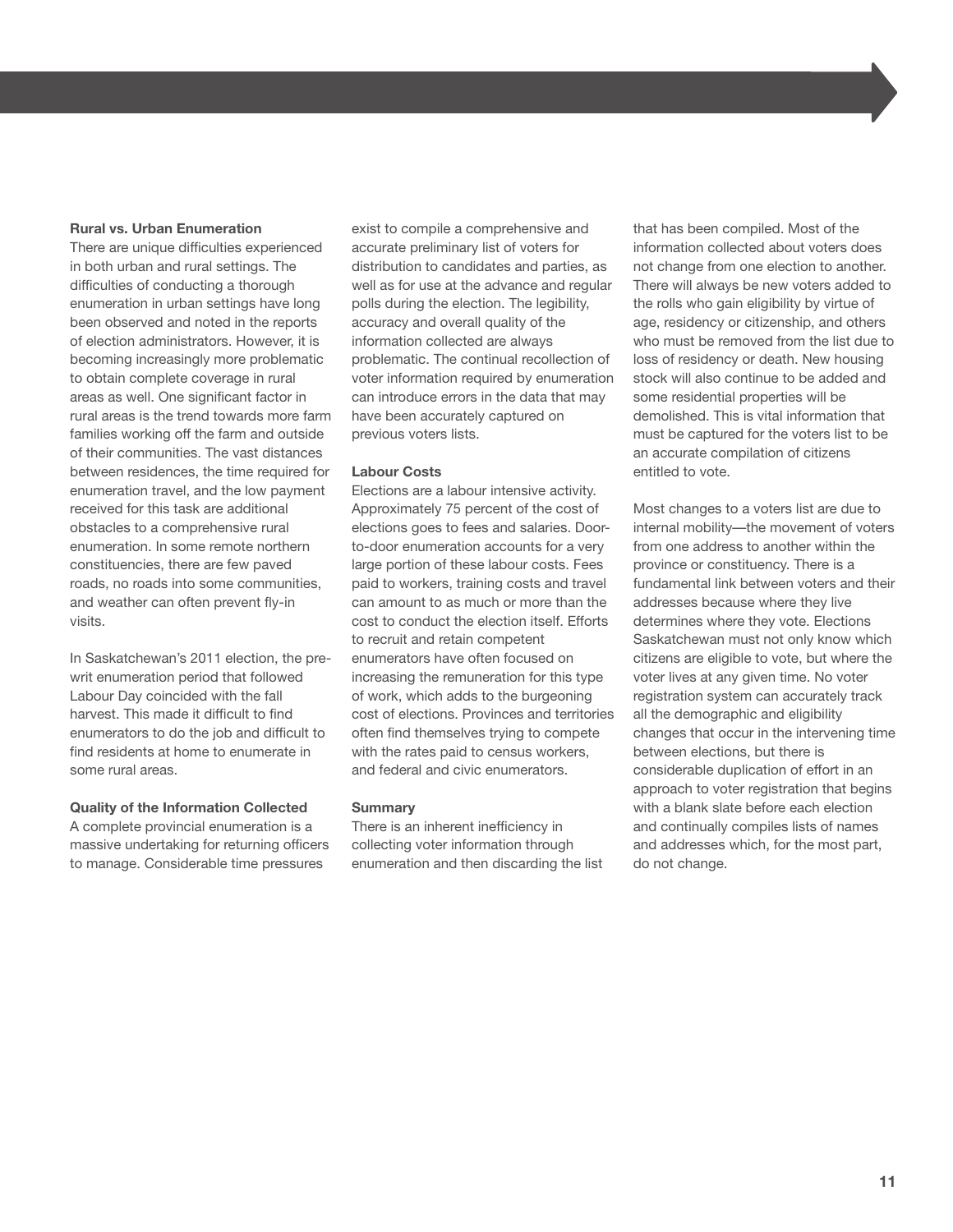



## 4.0 Permanent Register of Voters

A permanent register of voters is a regularly updated database of all eligible voters. It is maintained and updated from reliable public sector data sources. A permanent register would contain all of the information that would normally be collected through door-to-door enumeration, as well as some additional unique information for linking records from different sources. Permanent registers exist for the purpose of allowing individual voters to vote only within a given constituency and at a given polling station.

Permanent registers are used in most western democratic countries for elections at different levels of government. Voter registration is compulsory in Australia, Germany and Belgium, which leads to more complete lists, and voluntary in the United States, France, Austria, Finland, Sweden and Great Britain.

Elections British Columbia was the first jurisdiction in Canada to develop a

permanent voter register in the 1940s. British Columbia was the only jurisdiction in Canada to have a permanent voter register until the 1990s, when a number of other jurisdictions in Canada moved to continuously maintained voter registers. Elections Canada dropped its long established post-writ enumeration system and replaced it with a continuous national voters list called the National Register of Electors in 1996. This occurred after a final door-to-door enumeration in April 1997. Soon after, nine other jurisdictions (Newfoundland and Labrador, Quebec, Ontario, Alberta, Prince Edward Island, Nunavut, Nova Scotia, Northwest Territories and New Brunswick) adopted their own registers.

At the provincial level, the existence of a permanent register of voters means the information can be used for other electoral purposes, such as supporting local government elections. This is particularly important in provinces such as New Brunswick and Quebec that have responsibility for administering or supporting the conduct of municipal and school board elections. But many other jurisdictions with no mandated responsibility for local elections, such as Alberta, Manitoba and Nova Scotia, also create customized voters lists for use by local authorities.

All provinces and territories also share voters list information with Elections Canada through data sharing agreements. This helps to improve the quality of voters lists used by Elections Canada within the province or territory for federal elections. In turn, Elections Canada supplies voter register information to provinces and territories that maintain their own permanent registers (with the exception of Quebec) for the purpose of improving the coverage, currency and accuracy of those lists.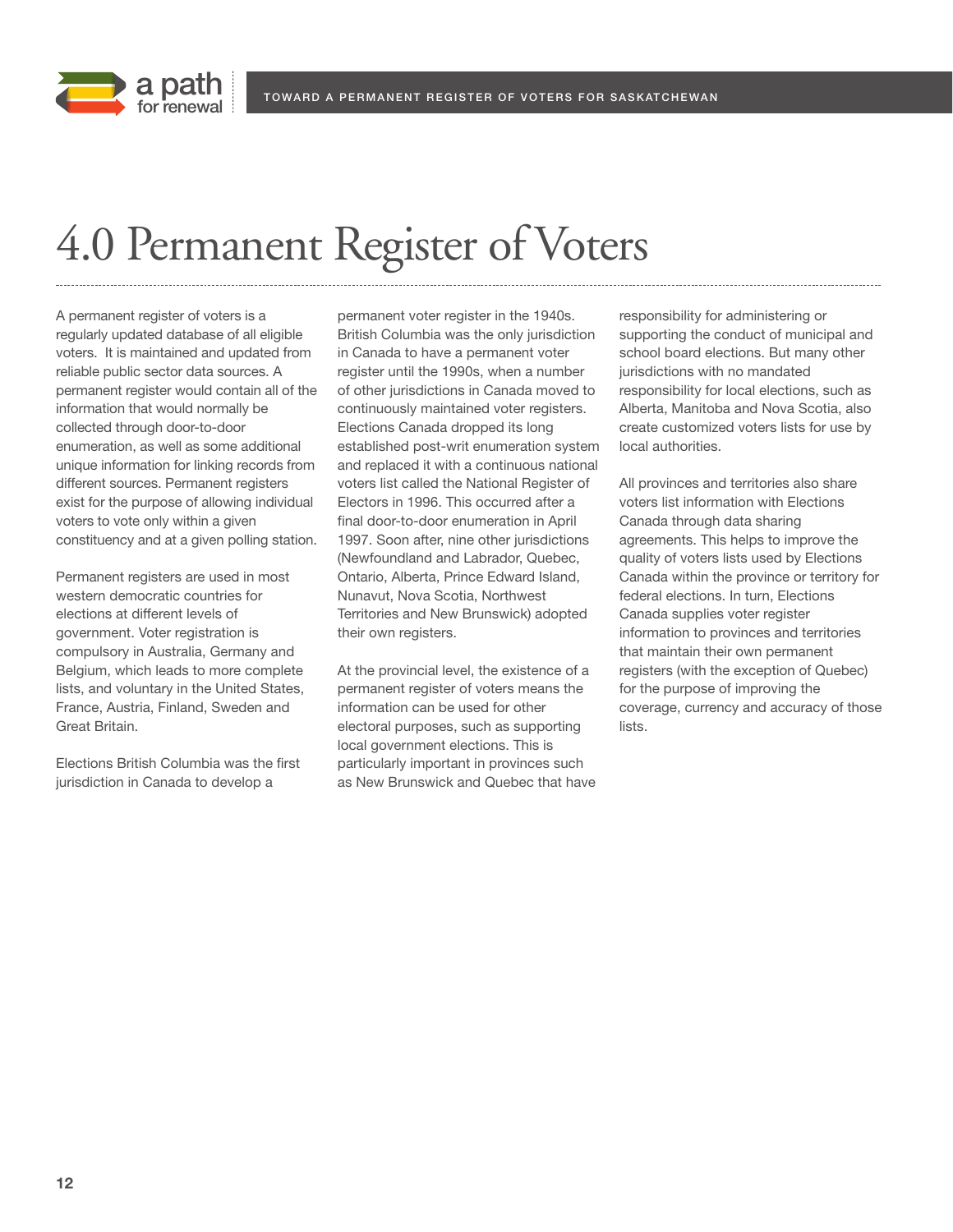## 5.0 Enumeration vs. Permanent Register

Every system of voter registration has its merits and shortcomings. One way to gauge the relative merits of a particular method of registering voters is to look at the quality of the information that it yields. There are three main components typically used to measure the quality of a voters list – **currency, coverage and accuracy**.

- **Currency** is a measure of the relative decay of information from the time it was collected to the time it is needed. It refers to whether the list is up-to-date, i.e. whether an individual named at a specific address continues to live there.
- **Coverage** or completeness refers to the percentage of voters on the list compared to the number of eligible persons in the constituency or province.
- **Accuracy** refers to whether the information on the list is correct in terms of not containing spelling mistakes, data entry errors or other inaccuracies, such as the inclusion of ineligible voters. It is the percentage of correctly listed names and addresses compared to the total number of names on the list.

## **CURRENCY**

The degree to which a voters list produced through enumeration is current depends on how close the enumeration occurs prior to the election event. Considering that the last enumeration that took place in Saskatchewan was conducted about two months before the November election, the voters list information that it produced would have been very current. The greater the gap between the collection of the information and its use, the more the currency of the information can degrade over time. The primary source of voters list degradation and loss of currency is voter mobility.

When discussing currency and a permanent register of voters, it is important to remember that a register is usually compiled, in the first instance, through enumeration. Therefore, at the time it is created, a permanent register will be as up-to-date as a voters list compiled through enumeration. Maintaining currency of a permanent register requires collaboration between agencies supplying the information to keep it up-to-date, particularly where high mobility exists.

In addition to the updating that goes on continuously between elections, register information is updated at election time through a more limited enumeration process, referred to as targeted enumeration. The information is also updated through the same processes that are followed during the revision period and on polling day to add and correct information about eligible voters. Over time, the currency of a permanent register of voters can be maintained if good data sources are available and used to track changes in voter status and residency. A permanent register of voters can contain very current voter information. As seen in Table 1, the currency of the National Register of Electors information for Saskatchewan as of March 1, 2012 was estimated to be 87.6 percent.

### **TABLE 1: NATIONAL REGISTER OF ELECTORS CURRENCY FOR SELECTED JURISDICTIONS (AS OF MARCH 1, 2012)**

| <b>Province</b>     | <b>Estimated Size</b><br>of Electoral Population | <b>Adjusted Electors on</b><br><b>Register Release</b> | <b>Adjusted Percentage of Electors</b><br>at Correct Residential Address<br>(Currency) |
|---------------------|--------------------------------------------------|--------------------------------------------------------|----------------------------------------------------------------------------------------|
| <b>Saskatchewan</b> | 772,036                                          | 711.616                                                | 87.6 percent                                                                           |
| <b>Manitoba</b>     | 891,060                                          | 802,884                                                | 80.4 percent                                                                           |
| Yukon               | 26,193                                           | 24.112                                                 | 74.9 percent                                                                           |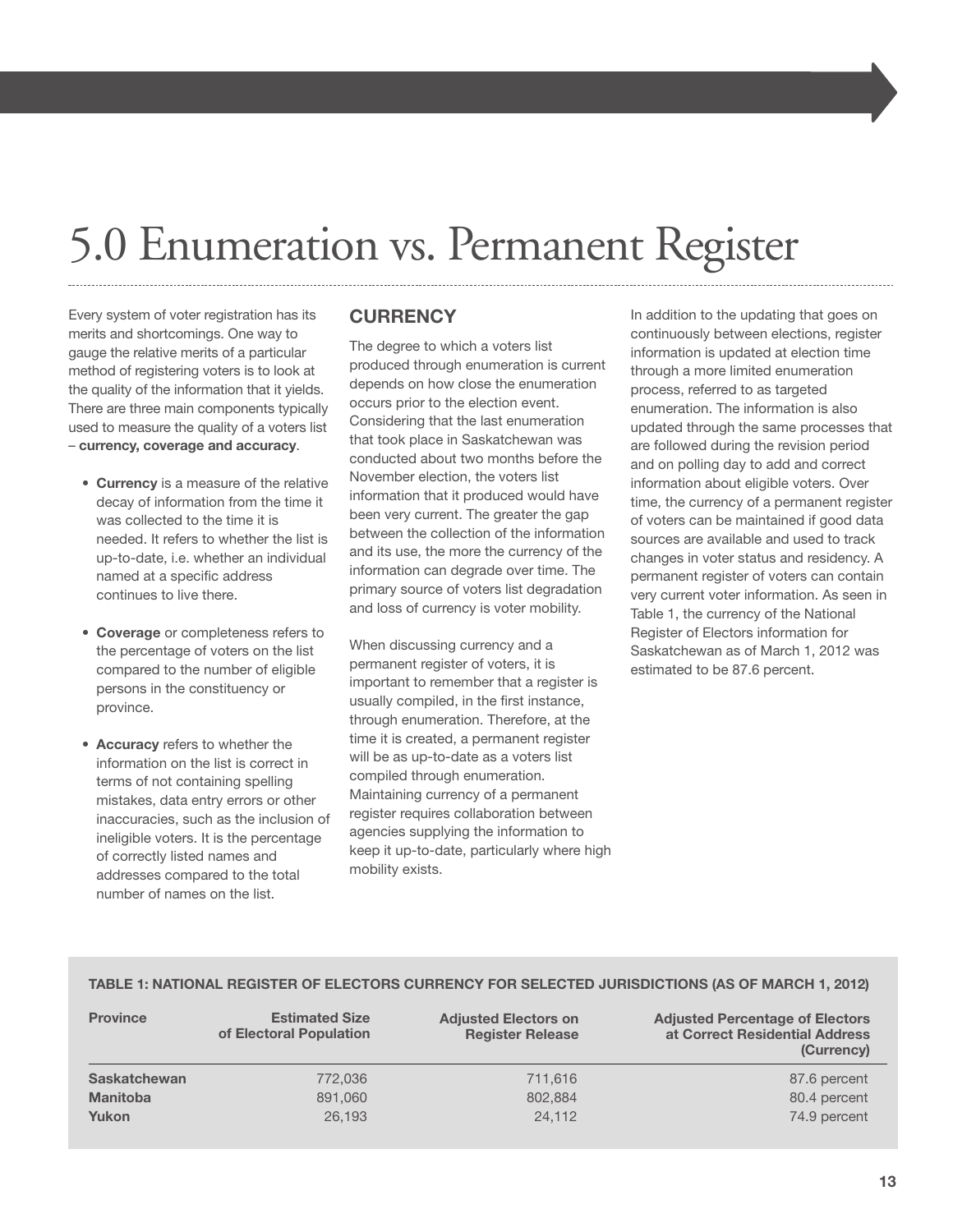



## **COVERAGE**

Enumeration in Saskatchewan involves approximately 3,000 workers going doorto-door to collect voter information. The massive canvassing effort is able to capture the majority of the eligible voter population. In a growing province like Saskatchewan, however, new residents and new citizens are constantly entering the electorate and it is a constant challenge for enumeration to effectively capture these new voters.

Enumeration coverage can suffer in the summer months because of the large number of people who are on vacation or otherwise absent from their homes. Enumeration coverage in the spring and fall can be affected in rural areas by agricultural operations such as seeding

and harvesting. In winter, inclement weather can have an adverse impact on the recruitment of enumerators and their willingness to make repeated calls, not to mention residents' eagerness to answer the door. Legislation recently introduced in Saskatchewan could see the date set for the next general election moved from the first Monday in November 2015 to the first Monday in April 2016. This may require enumeration to be conducted either six months before the election event (September 2015) or in February 2016. Winter is not a good time to enumerate in Saskatchewan.

The coverage of a permanent register of voters depends largely on the data sources used to create and maintain the information. In the interval between

elections, voter records are continuously updated from a variety of overlapping databases. The use of multiple data sources ensures the register is complete by tracking voter moves, identifying new voters, and purging deceased or otherwise ineligible voters.

The voters lists compiled through enumeration in Saskatchewan's 2011 provincial general election included 551,818 voters. This represented only 71.5 percent of the estimated number of eligible voters (772,036) in the province at the time. This rate is fairly low compared to the rates achieved in the most recent enumerations in Manitoba (79.8 percent) and Yukon (79.6 percent). Table 2 shows enumeration coverage for those jurisdictions.

## **TABLE 2: ENUMERATION COVERAGE FOR SELECTED JURISDICTIONS**

| <b>Province</b>          | <b>Enumeration Dates</b>                         | <b>Number</b><br>of Days | <b>Total Voters on</b><br><b>List After</b><br><b>Enumeration</b> | <b>Total Eligible</b><br><b>Voters</b> | Coverage                     |
|--------------------------|--------------------------------------------------|--------------------------|-------------------------------------------------------------------|----------------------------------------|------------------------------|
| Sask.<br><b>Manitoba</b> | Sept 8/11 - Sept 26/11<br>July 21/11 - Aug 22/11 | 19<br>33                 | 551,818<br>710,590                                                | 772,036<br>889,943                     | 71.5 percent<br>79.8 percent |
| Yukon                    | Sept 9/11 - Sept 22/11                           | 13                       | 18.018                                                            | 22,643                                 | 79.6 percent                 |

By comparison, as can be seen in Table 3, Elections Canada had an estimated 92.2 percent of eligible voters in Saskatchewan on its National Register in a similar time

period. The coverage rates of Elections Canada's permanent register for Saskatchewan and Manitoba are 92.2 percent and 90.1 percent, respectively. The National Register of Electors has achieved an even higher coverage in Quebec (98.3 percent), New Brunswick (96.9 percent) and Nova Scotia (95.4 percent).

### **TABLE 3: NATIONAL REGISTER OF ELECTORS COVERAGE FOR SELECTED JURISDICTIONS (AS OF MARCH 1, 2012)**

| <b>Province</b>     | <b>Estimated Size</b><br>of Electoral Population | <b>Adjusted Electors on</b><br><b>Register Release</b> | <b>Adjusted Percentage of</b><br><b>Electors on Release</b><br>(Coverage) |
|---------------------|--------------------------------------------------|--------------------------------------------------------|---------------------------------------------------------------------------|
| <b>Saskatchewan</b> | 772,036                                          | 711,616                                                | 92.2 percent                                                              |
| <b>Manitoba</b>     | 891,060                                          | 802.884                                                | 90.1 percent                                                              |
| Yukon               | 26.193                                           | 24.112                                                 | 92.1 percent                                                              |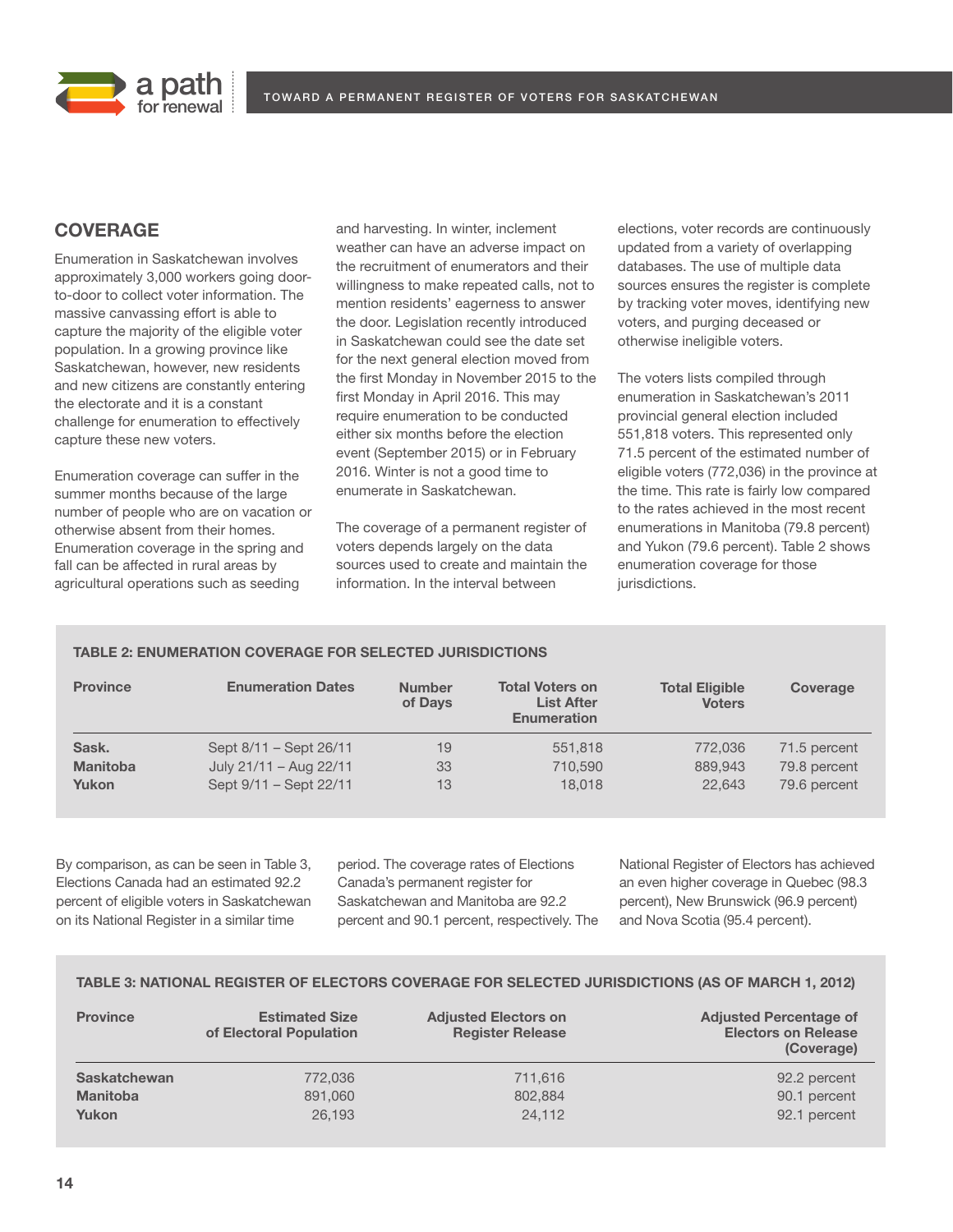## **ACCURACY**

The accuracy of a voters list compiled through enumeration depends on the quality of training workers receive, the design of the information collection tools, data entry and proofing procedures, and the overall management of the enumeration process. Incomplete and inaccurate information recorded at the door sets the stage for inaccuracies on the voters list.

What plagues enumeration is the fact that the voter information is being captured and recompiled each election with ample opportunity for errors. Information that was previously recorded accurately or corrected by the voter at the polling station can be re-recorded erroneously during a subsequent enumeration. Not only can this be frustrating for the voter, errors on the voters list can affect the ability of an election administrator to assign voters to the correct poll and to inform voters where they should go to vote. These inaccuracies can also affect the sorting of the voters list and the election officials' ability to find voters on the list at the polls. In some cases it can lead to disenfranchisement.

The major source of inaccuracy within permanent registers stems from database characteristics in general. Databases have errors that are usually caused by mistakes in data entry, such as the transposition of numbers or letters, but also from inaccurate information supplied by the individual. This would be no different for records created through enumeration. Fortunately, with the use of multiple data sources, there is a greater chance that errors will be caught and corrected. Many jurisdictions now have a wealth of experience with record matching to draw upon.

In addition to the quality measures addressed above, there are several other criteria that can be used to assess the merits of a particular system of voter registration.

## **OTHER FACTORS TO CONSIDER**

### **Timeliness**

Timeliness of the voters list information is important at any time, but never more crucial than when an election is called unexpectedly. Election administrators plan for "on demand" events, but it is not ideal to be scrambling to prepare a voters list. It is important for election administrators and returning officers to have an up-to-date voters list to create polling divisions and assign voters to their correct polls – and parties and candidates need this information sooner rather than later. Unexpected election calls will force an enumeration to be conducted within the writ period and prevent the voters list from being available until campaigning is well underway.

Voter information is always available with a permanent register. The information is continuously updated and voters lists can be produced on very short notice. Obviously this comes in handy with an unexpected election call, but also between elections when lists can be provided to political parties and elected Members. The ability to produce a voters list at any point in time during the planning and preparations for an election greatly assists election administrators and returning officers with the creation or revision of poll boundaries. It also affords them more time to conduct critical "in the field" proofing of the lists before going into an election.

### **Security and Privacy**

Canadians have become increasingly more aware of and concerned about privacy of their personal information. Securing the voters list from unauthorized use is very important. There are provisions in Saskatchewan to prohibit unauthorized use of information contained in voters lists, whether by election officials or by parties and candidates.

The information from an enumeration is collected by thousands of individuals and is later inputted by hundreds of data entry operators, sometimes using computers within their homes. Records can and do go missing in the transfer of information.

Privacy concerns exist wherever uniquely identifiable data relating to an individual are collected and stored. In some cases these concerns refer to how the data is collected, stored and linked. In other cases the issue relates to who is given access to the information. Concern over privacy protection is often raised when jurisdictions move to the creation of a permanent register of voters because the increased ability to gather, store and transmit information can have negative implications for the retention of privacy.

It is clear to the voter when information is collected through enumeration that it is intended to be used only for election purposes. The fact that it is collected each time there is an election reinforces this belief. It is not always as apparent when the information is collected from multiple sources, linked to other databases and stored for future use – as is the case with a permanent register of voters. More stringent laws that protect the privacy of voters list information can allay some of the concerns.

Greater measures are usually taken to protect the information stored in a permanent register than to protect voters list information compiled through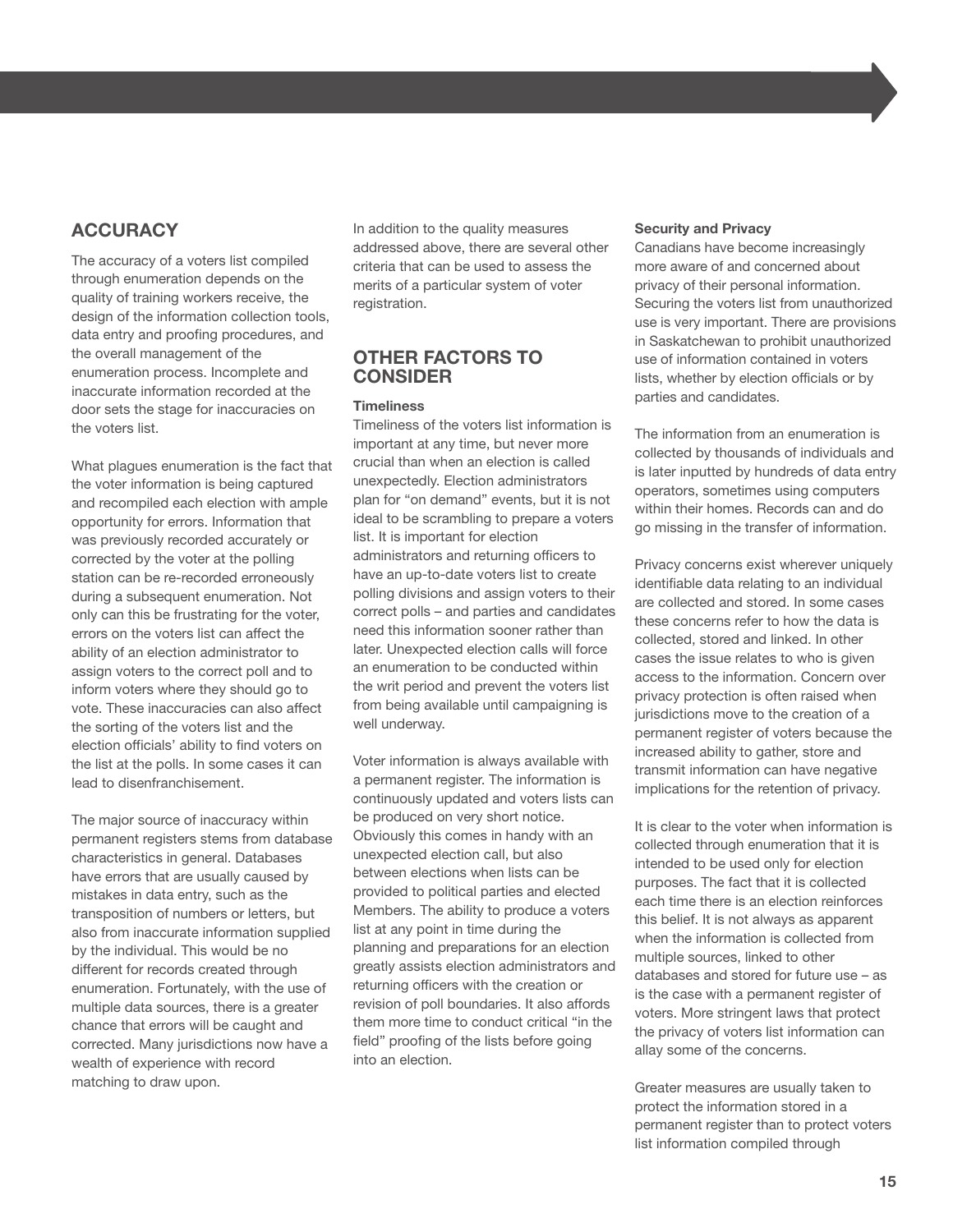



enumeration. Permanent register information can be securely stored on servers at the election office or at a secure remote location. When lists are produced from registers and transmitted to users, they are routinely encrypted. The information within a permanent register is shared with a more limited sphere of individuals, thereby minimizing the opportunity for breaches of security.

### **Alerting Voters**

One of the often-cited advantages of enumeration is that the process of going door-to-door to compile the list prior to an election serves the purpose of

reminding voters that an election has been called. While it is no doubt true that some voters may benefit from such a reminder, the impact of this form of "advertising" for the election event should not be overstated. Those responsible for administering elections are required by law to post notices and place ads in newspapers announcing the particulars of an election. They often conduct broader advertising using traditional media such as television, radio and billboards. More recently, Facebook, Twitter, Internet forums, blogs and other social media have been used to push the message to the public. Most election offices also mail

voter information cards to eligible voters informing them of the various voting options available and where to cast ballots on polling day. Finally, there is no shortage of advertising using these same approaches by election campaigns in the weeks, and sometimes months, leading up to an election. Considering all this activity, it is difficult to imagine that most voters are not aware of an impending election by polling day.

Table 4 provides a comparative summary of the important factors to consider in assessing the quality of voter registration methods.

| <b>Factors to</b><br><b>Consider</b> | <b>Enumeration</b>          | <b>Comments</b>                                                                                                               | Permanent<br><b>Register</b> | <b>Comments</b>                                                                                                                |
|--------------------------------------|-----------------------------|-------------------------------------------------------------------------------------------------------------------------------|------------------------------|--------------------------------------------------------------------------------------------------------------------------------|
| <b>Currency</b>                      | High                        | • When voter list compiled<br>close to election.                                                                              | Medium                       | • Depends on the frequency of<br>information updates.<br>• Can be updated continuously.                                        |
| <b>Coverage</b>                      | Medium                      | • Depends on the duration and<br>completeness of<br>enumeration.<br>• More challenging to collect<br>information at the door. | High                         | • When using multiple data sources<br>to update.<br>• Depends on the quality of<br>overlapping data sources.                   |
| <b>Accuracy</b>                      | Medium                      | • Recollection of information<br>every election leads to error.                                                               | High                         | • With continuous updating, errors<br>can be caught and corrected.                                                             |
| <b>Timeliness</b>                    | $\overline{\phantom{a}}$ OW | • Produced just before an<br>election.<br>• Not available between<br>elections.                                               | <b>High</b>                  | • Always available to Members and<br>candidates.<br>• Available any time for election<br>officials to prepare for an election. |
| Security/<br><b>Privacy</b>          | Medium                      | • Greater potential for<br>breaches.                                                                                          | <b>High</b>                  | • More precautions can be taken to<br>protect voters.                                                                          |
| <b>Alerting</b><br><b>Voters</b>     | High                        | • Enumerator on doorstep<br>serves as a reminder of the<br>election.                                                          | High                         | • Greater potential for accurate and<br>timely communications.                                                                 |

## **TABLE 4: QUALITY COMPARISON OF VOTER REGISTRATION METHODS**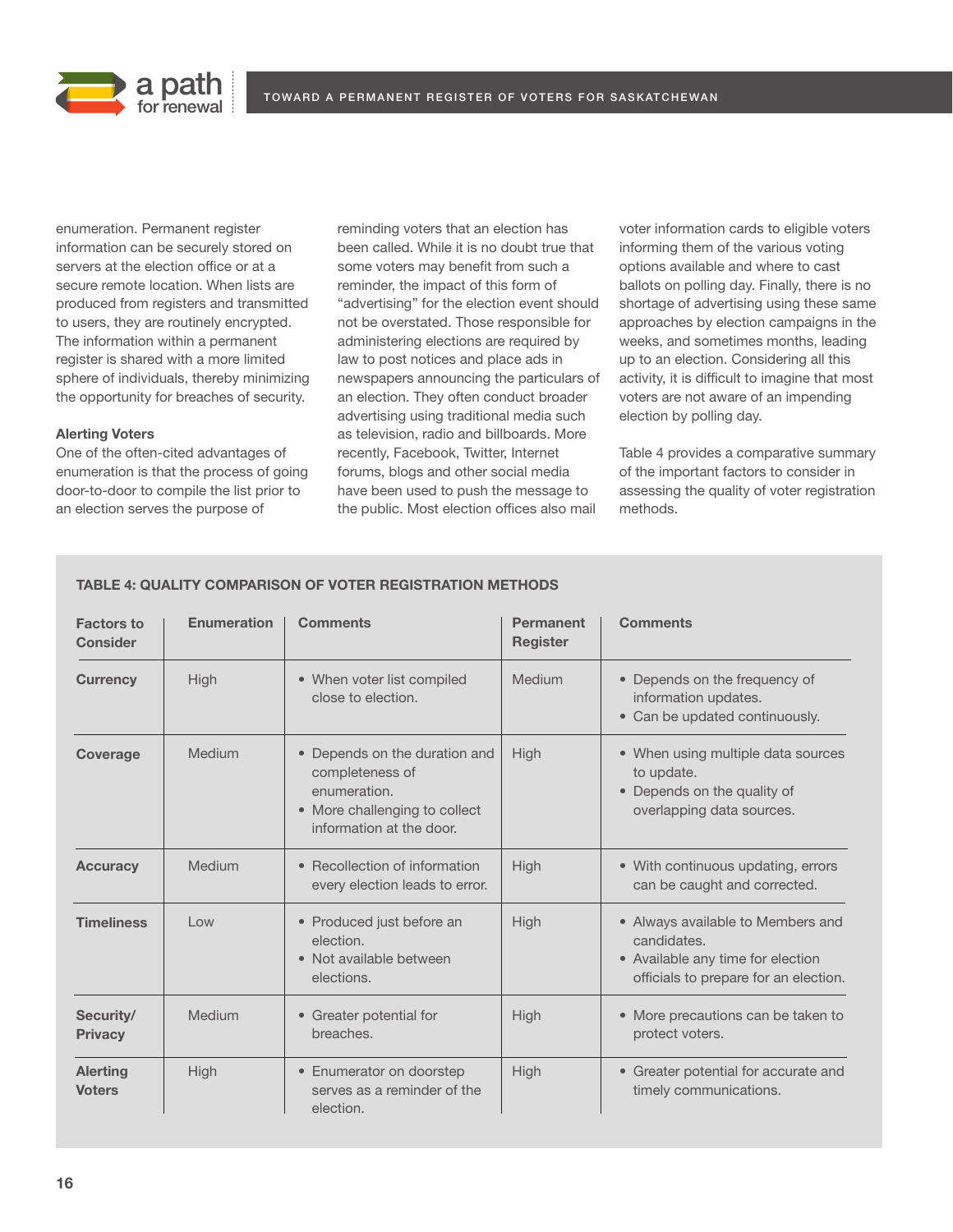## 6.0 Comparing the Costs

It is difficult to obtain a detailed account of the comparative costs between enumeration and a permanent register from other jurisdictions. At the time most provinces and territories moved from enumeration to a permanent register, few conducted this type of analysis. The information that does exist often cites a sizable cost savings as a major advantage of a permanent voter register. As noted earlier, the costs of enumeration are considerable and they are growing every election as efforts are made to overcome the ever-increasing hurdles to obtaining a complete list of eligible voters.

The initial cost of a permanent register includes systems development, hardware, software and personnel, as well as the ongoing costs to maintaining a register. But, one of the major benefits of a permanent register is its long-term savings. The costs of maintaining a permanent voter register are offset, to some degree, through the use of National Register of Electors information from Elections Canada. The cost of maintaining the National Register is borne entirely by Elections Canada and this information can be readily obtained at no cost by Elections Saskatchewan.

The creation of a permanent voter register by Saskatchewan and the sharing of that information with municipalities and school boards can result in considerable cost savings for the recipients. Many local governments would benefit from receiving high quality voters list information customized for their political boundaries.

## **ENUMERATION COSTS**

It was previously noted that enumeration costs are made up largely of labour costs – fees for enumerators, revising agents, data entry operators and salaries for returning officers, election clerks and other office staff.

In 2011, Elections Saskatchewan conducted a province-wide enumeration outside of the writ period. The enumeration employed nearly 3,000 workers and occurred over a nineteenday period beginning on September 8 and ending on September 26. The total cost of the enumeration/revision was \$3,225,000. In estimating the cost savings associated with moving to a permanent register, it is necessary to exclude the costs of revision since this would be conducted under either scenario. In doing so, the \$645,000 in fees paid to revising agents, and a portion of returning officer and election clerk salaries, mileage, data entry, office and equipment rental and supply costs were removed from the total. The resulting amount strictly for enumeration is estimated at \$2,580,000.

While there are not many comparisons to make since there are so few jurisdictions that still conduct province-wide enumerations, Saskatchewan's costs compare favourably to the examples that could be found. For example, compared to Saskatchewan's per voter cost of \$5.34, the cost for Manitoba's last enumeration in 2011 was \$6.00 per voter. Yukon's enumeration in the fall of 2011 cost \$7.77 per voter.

## **PERMANENT REGISTER COSTS**

In order to decide if moving to a permanent register is justifiable on the basis of cost, it is necessary to estimate the initial cost of establishing a register and the continuing costs of maintaining it. By comparing these costs with the known costs of continuing to enumerate, it can be determined if a permanent register will be more or less costly. The two basic cost components of establishing a permanent register are development costs and ongoing maintenance costs.

#### **Development Costs**

Elections Saskatchewan has its own customized election management software called Elections Saskatchewan's Permanent Register of Eligible Electors (ESPREE). The same system is used by Alberta, the Northwest Territories and Nunavut to manage elections and permanent registers of voters. In Alberta, the system is used by Elections Alberta to house and maintain its Register of Electors that contains records for more than 2.5 million voters. In order to serve as a register for Saskatchewan, ESPREE could benefit from some enhanced functionality to allow elector and address information to be updated from external data sources. This would include databases from other agencies. The estimated cost for this work to be performed by an external developer is \$50,000.

A permanent voter register will require a more robust server environment that has the ability to handle an increase in requests and is able to scale up to accommodate periods of high demand.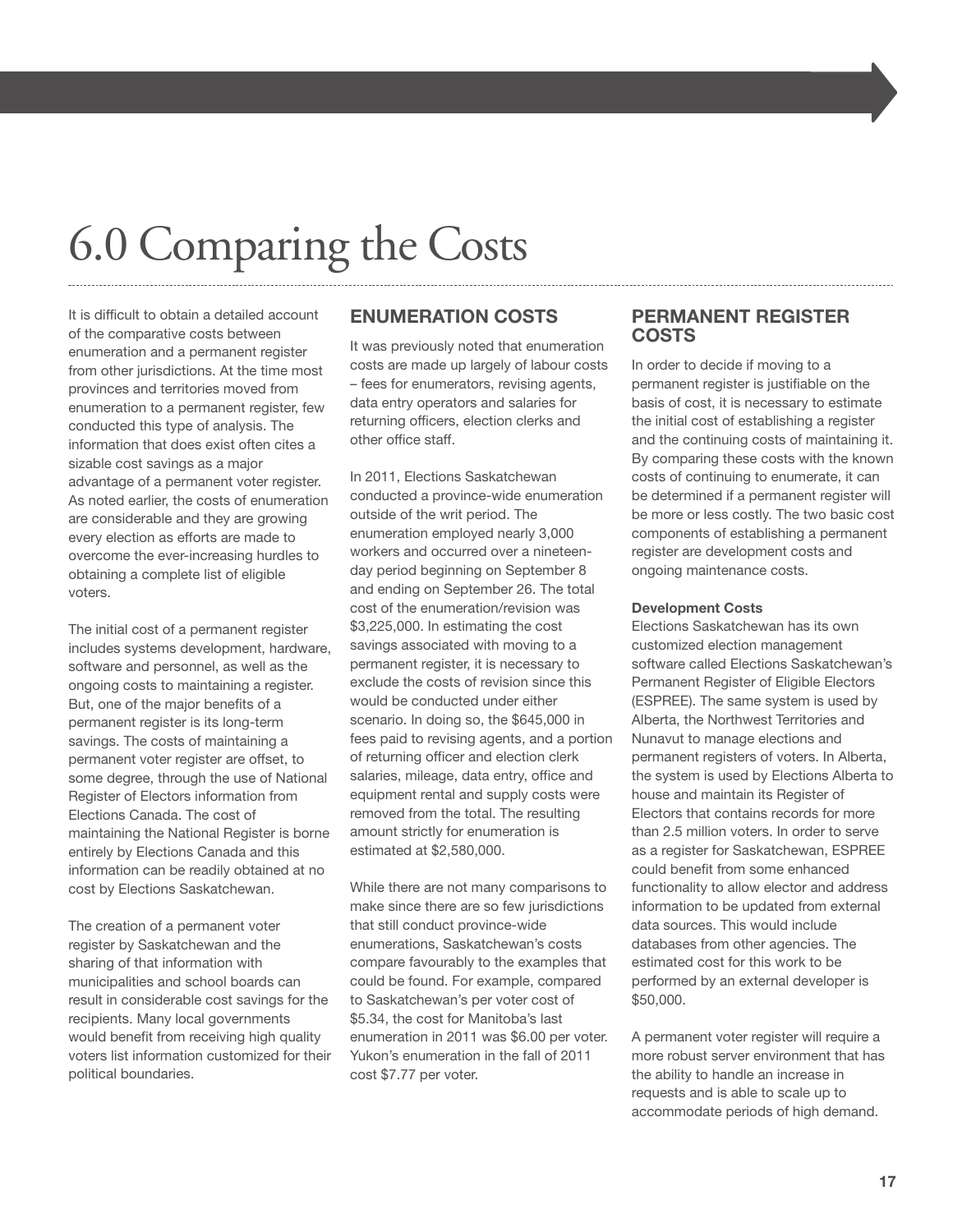

Two new servers and software will be required to bring the current environment to a level that will meet these requirements. One application/web server and one database server would need to be added to the current server environment. The cost per server is \$5,000 and Windows server and database licensing costs would be approximately \$15,000 for both.

In its present location, Elections Saskatchewan would likely require a fibre optic communication line. Currently, the

connection between the data centre located at the Legislative Assembly Building can only achieve a maximum speed of 5 MB. Fibre optics would allow for speeds of up to 1GB, but even speeds of 20 MB or 100 MB would be a significant improvement. This upgrade would benefit all information technology related services at Elections Saskatchewan, but would be particularly helpful in providing users with improved and faster access to a large register database stored on the servers. The one-time cost of this upgrade is estimated to be \$15,000.

Eventually the system could benefit from an on-line application to permit voters to manage their own voter registration. An on-line application similar to Alberta's VoterLink, would cost approximately \$50,000 to build, but would not need to be developed until after the 2015 (or 2016) general election.

Table 5 summarizes the estimated development costs for a permanent register of voters.

## **TABLE 5: ESTIMATED DEVELOPMENT COSTS FOR A PERMANENT REGISTER OF VOTERS**

| <b>Activity/Item</b>                                      | Cost      |
|-----------------------------------------------------------|-----------|
| Systems development                                       | \$50,000  |
| Two servers                                               | \$10,000  |
| Server and database licensing                             | \$15,000  |
| Fibre optic communication                                 | \$15,000  |
| Miscellaneous, hardware, software, furniture and supplies | \$35,000  |
| <b>Total</b>                                              | \$125,000 |

### **Maintenance Costs**

A permanent register of voters would need to be continuously updated to maintain acceptable levels of currency and coverage. This involves significant organization and management of the database, as well as programming to establish automated routines for matching databases and updating records. Two additional in-house technical positions would need to be added to the IT staff – a Business Analyst and a Database Programmer. It would be highly desirable for these two additional positions to be filled at the outset so that

they could be involved in the planning and development of the new register system.

Once the register system has been designed and implemented and additional databases have been acquired to update the register records, two additional Data Analyst positions will be required to continuously review register records; manually input registration additions, changes and deletions; perform "look-up" functions; and resolve isolated issues. Based on current rates, in a typical fouryear election cycle the maintenance costs for a permanent register of voters in Saskatchewan would be \$1,313,600. These costs are not expected to increase at the same rate as the costs of enumeration. Evidence from other jurisdictions suggests that these costs are also unlikely to increase substantially over time as staff becomes more efficient at maintaining it.

Table 6 summarizes the estimated annual maintenance costs for a permanent register in Saskatchewan.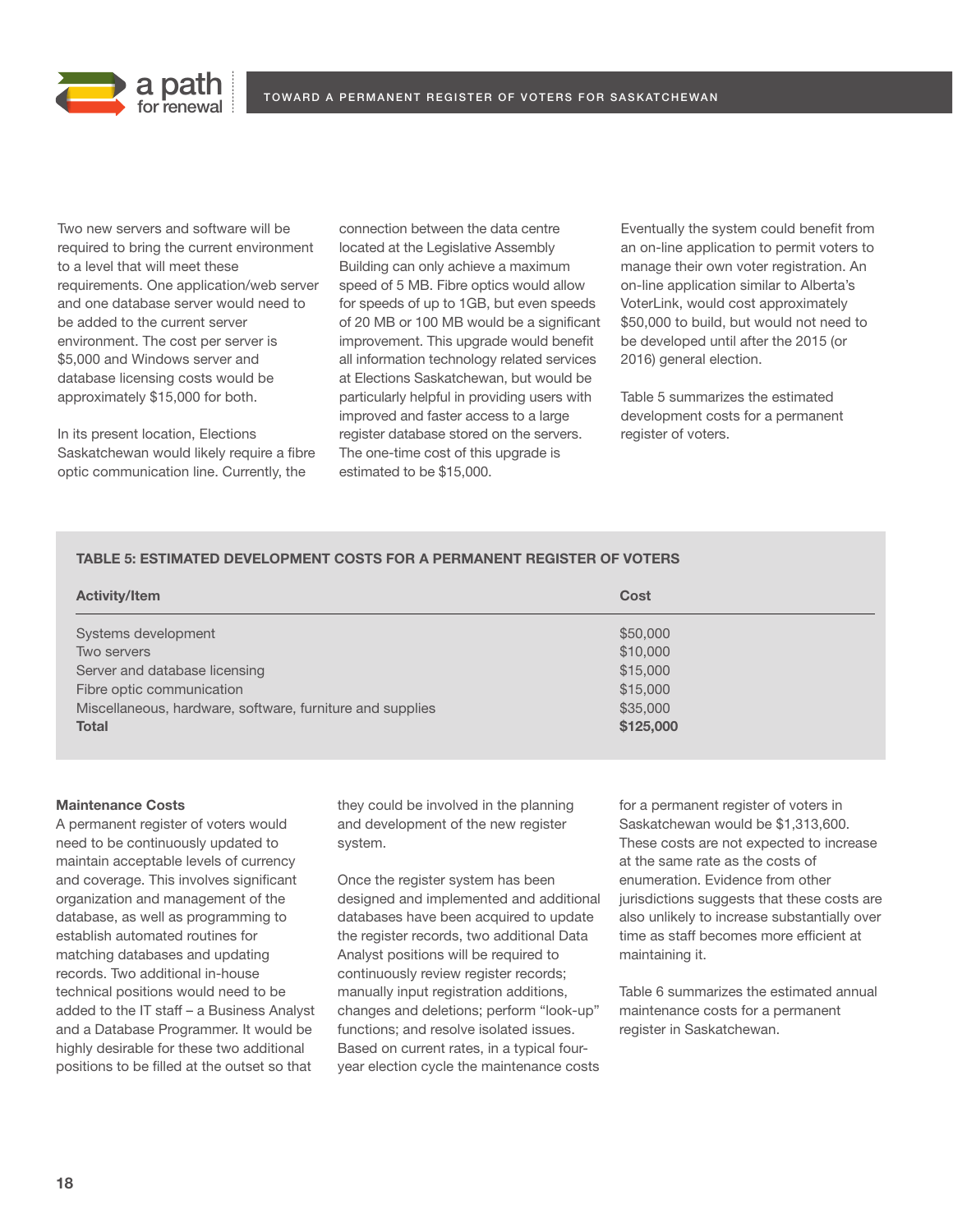## **TABLE 6: ESTIMATED ANNUAL MAINTENANCE COSTS FOR A PERMANENT REGISTER OF VOTERS**

| <b>Position/Item</b>                          | <b>Annual Cost</b>        |
|-----------------------------------------------|---------------------------|
|                                               |                           |
| Business Analyst (MCP5/6)                     | \$93,500                  |
| Database Programmer (MCP5/6)                  | \$93,500                  |
| Two Data Analysts (MCP2)                      | \$92,400                  |
| Fibre optic communication charges             | \$9,000                   |
| Miscellaneous hardware, software and supplies | \$40,000                  |
| <b>Total</b>                                  | \$328,400 (current costs) |
|                                               |                           |

#### **Target Enumeration Costs**

Jurisdictions that have permanent registers usually conduct some form of targeted enumeration prior to an election. The purpose of this more limited form of enumeration is to increase the coverage and currency of the voters lists by focusing efforts on areas of new growth and high mobility. It is designed to capture voters who may have recently moved within the province or who have just become qualified to vote in the election by virtue of gaining residency or age eligibility. The amount of enumeration in each constituency will vary depending on the particular characteristics of voters and housing within it. For instance,

constituencies that are highly stable will have less targeted enumeration and ones with lots of apartments, student housing and new growth will have more.

For purposes of establishing the target enumeration costs, it was estimated that 15 percent of the total enumeration costs would continue to be incurred for targeted enumeration prior to an election. This is probably an overcautious estimate of the amount of enumeration that would be required, but prudent nonetheless until the register quality has been measured. Target enumeration each election is estimated to cost \$384,000.

## **COST SAVING OF A PERMANENT REGISTER OF VOTERS**

Based on the actual costs of enumeration in Saskatchewan and the estimated costs of maintaining a permanent register of voters, it can be seen in Table 7 that a net saving of \$882,400 could be realized every four-year election cycle by moving to a permanent register. The cost of continuing to enumerate would be almost 38 percent more than the cost of maintaining a permanent register. However, the net savings would be \$125,000 less in the first four-year election cycle due to the initial development costs.

## **TABLE 7: COMPARISON OF ELECTION CYCLE COSTS**

| <b>Four-year Cycle Cost Components</b> | <b>Enumeration</b> | <b>Permanent Register</b> | <b>Total Four-Year Cycle Cost Saving</b> |
|----------------------------------------|--------------------|---------------------------|------------------------------------------|
| Enumeration                            | \$2,580,000        |                           |                                          |
| Revision                               | \$645,000          | \$645,000                 |                                          |
| Target enumeration                     |                    | \$384,000                 |                                          |
| Maintenance costs                      |                    | 1,313,600                 |                                          |
| <b>Total Four-year Cycle Costs</b>     | \$3,225,000        | \$2,342,600               | \$882,400                                |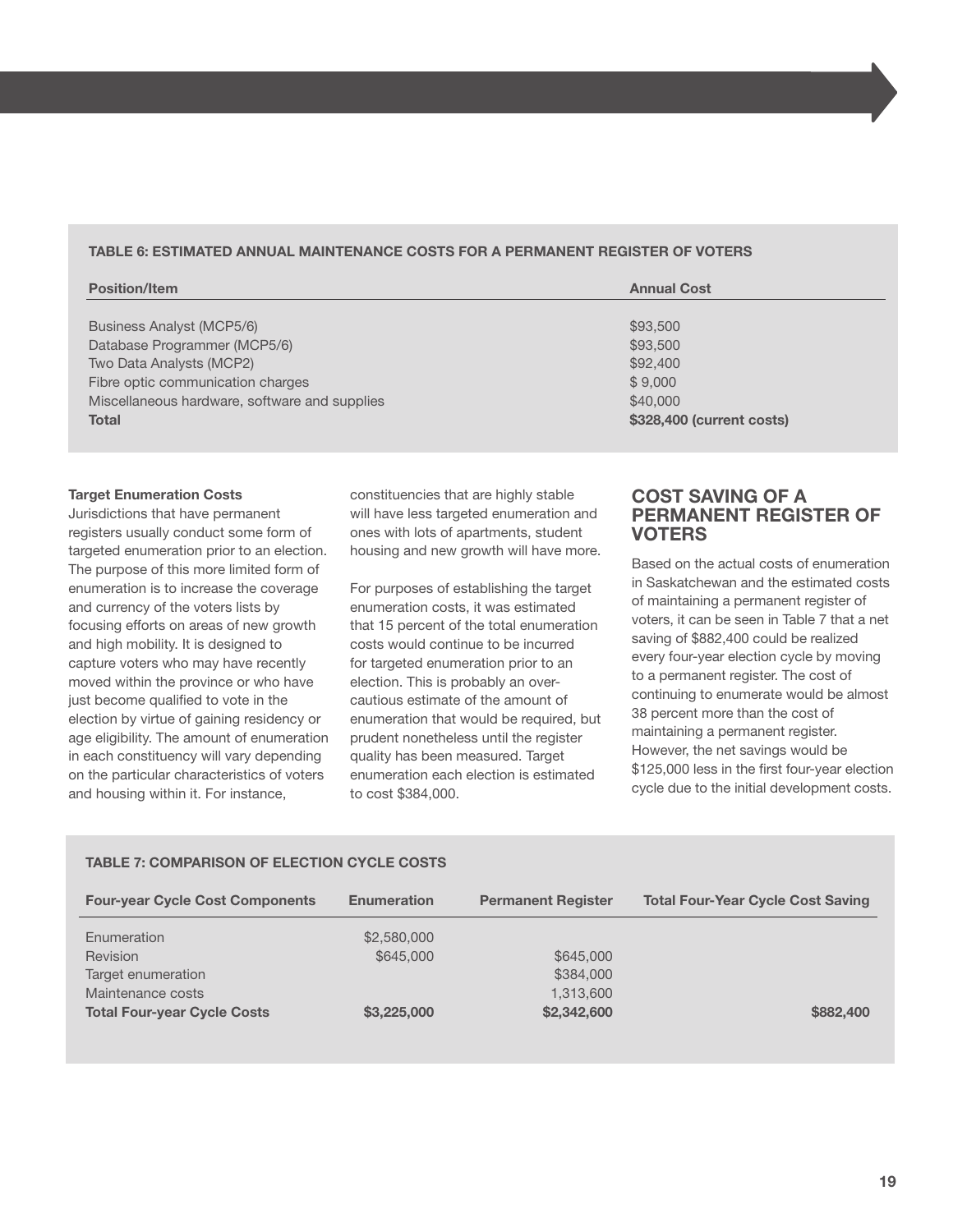

## 7.0Timing of Implementation

The development of a permanent register could begin immediately once the legislative authority is in place and proposed IT positions are filled. At that time, work can commence on building the register, negotiating data sharing agreements, developing business rules for incorporating new voters and

modifying existing records, developing data matching and updating routines, and establishing audit controls. These tasks will be undertaken with resources from Elections Saskatchewan and the agencies providing data. These agencies should be involved from the outset in planning and implementing a permanent register.

In the fall of 2015, there will be a "final" comprehensive enumeration. There are several options for compiling the voters list for the 2015 general election. Those options are listed in Table 8.

## **TABLE 8: ENUMERATION OPTIONS FOR 2015 ELECTION**

| <b>Option</b>                                                                                          | <b>Features</b>                                                                                                                                                                    | <b>Pros/Cons</b>                                                                                                                                                                                                                                                                                                                                              |
|--------------------------------------------------------------------------------------------------------|------------------------------------------------------------------------------------------------------------------------------------------------------------------------------------|---------------------------------------------------------------------------------------------------------------------------------------------------------------------------------------------------------------------------------------------------------------------------------------------------------------------------------------------------------------|
| 1. Status Quo -<br>Enumeration                                                                         | • Enumeration conducted<br>with blank forms.                                                                                                                                       | <b>Pros</b><br>• Established procedure.<br>• No new training required.<br>Cons<br>• Greater potential for data collection error.<br>• No address standards applied.                                                                                                                                                                                           |
| 2. Enumerate<br>using pre-<br>filled<br>addresses on<br>forms                                          | • Makes use of<br>Saskatchewan's new Civic<br>Address Register (CAR).<br>• Forms pre-printed with all<br>addresses in the province.                                                | <b>Pros</b><br>• Potentially more comprehensive enumeration - all known<br>addresses to be visited.<br>• Makes use of standard addressing - improved postal delivery of<br>voter cards.<br>Cons<br>• Some standard addresses may not match what's on voter's<br>identification.<br>• CAR doesn't distinguish between residential and commercial<br>addresses. |
| 3. Enumerate<br>using pre-<br>filled voter<br>information<br>from 2011 list                            | • One form per address with<br>all voters listed.<br>• Names can be easily<br>confirmed, deleted or<br>added to form.                                                              | <b>Pros</b><br>• More efficient - data already collected and corrected gets re-<br>used.<br>• Less costly data entry.<br>Cons<br>• Only 71.5 percent of eligible voters enumerated in 2011.<br>• No address standards applied.                                                                                                                                |
| 4. Enumerate<br>using pre-<br>filled voter<br>information<br>from 2011 list<br>and federal<br>register | • One form per address with<br>all known provincial and<br>federal voters included.<br>• Confirmation process for<br>most voters.<br>• New addresses would<br>require blank forms. | <b>Pros</b><br>• Approximately 90 percent of voters would simply need to be<br>confirmed.<br>• Most efficient enumeration and data entry process.<br>• Opportunity to partner with Elections Canada.<br>Cons<br>• Skills to combine list not readily available.<br>• Amendments needed to legislation to access federal list.                                 |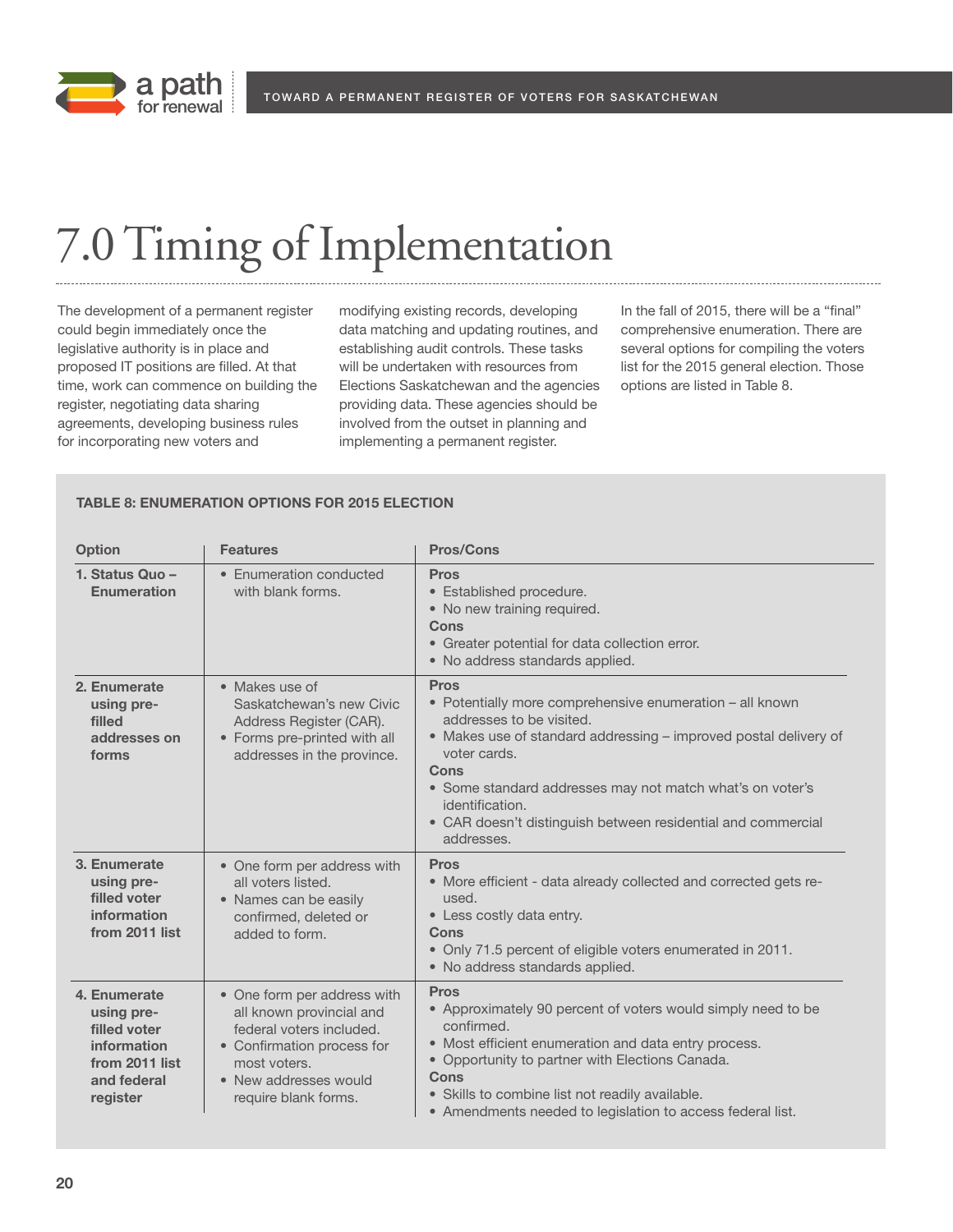The permanent register of voters system will initially be populated with voter data compiled from the selected enumeration option. After the next general election (2015 or 2016), the enumeration records contained in the register will be updated

and new voter data from reliable public sector sources will be added to the register to keep it current. Ongoing quality research will be conducted to measure the currency, completeness and accuracy of the register information.

This will determine if any gaps exist and will help to focus target enumeration prior to the following general election. Saskatchewan's permanent voter register will be ready for use in the 2019 general election.

## 8.0 Guiding Principles

In deciding whether to move forward with a permanent register of voters for Saskatchewan, it is helpful to consider a list of principles that should be upheld by any change in the way voter registration is carried out. Decision makers may feel more comfortable authorizing the establishment of a permanent register when they are satisfied these conditions can be met. Following is a list of principles for the establishment of a permanent register of voters derived, in part, and adapted from information included in the Royal Commission on Electoral Reform and Party Financing report (1991). The ability of Elections Saskatchewan to meet these principles is assessed below:

 **A permanent register of voters should be adopted only if it is comparable to enumeration in terms of currency and coverage.**

 The experience of other Canadian jurisdictions that have already established permanent registers is that their voters list currency and coverage compare quite favorably with the results of enumeration. Permanent registers can achieve a very high level of currency. For example, the currency of the National Register of Electors for Saskatchewan was 87.6 percent as of March 1, 2012. Permanent lists can achieve even higher levels of currency

as evidenced by the National Register of Electors rates of 95.2 percent in PEI, 92 percent in Quebec and 90.1 percent in Nova Scotia for this same time period.

 Coverage of the voters list following Saskatchewan's last election was 71.5 percent. This rate is fairly low compared to the rates achieved in the most recent enumeration in Manitoba (79.8 percent). The coverage rates of Elections Canada's permanent register for Saskatchewan and Manitoba are 92.2 percent and 90.1 percent, respectively. The National Register of Electors has achieved an even higher coverage in Quebec (98.3 percent), New Brunswick (96.9 percent) and Nova Scotia (95.4 percent).

## **A permanent register should only be adopted if it is nearly as efficient as enumeration.**

 Based on the actual costs of enumeration in Saskatchewan and the estimated costs of establishing and maintaining a permanent register of voters, it can be seen that the annual cost of continuing to enumerate would be \$220,600 more or approximately 38 percent greater than the cost of maintaining a register - \$806,250 versus \$585,650 (current costs). In the first 4-year election cycle, which would include development costs, the cost saving of moving to a permanent register would amount to \$757,400 (current cost). In the next full 4-year election cycle, the savings would be \$882,400 (current cost).

 **A permanent register must ensure that it is at least as easy as it is through enumeration for eligible voters to be placed on the voters list.**

 Registering voters via a permanent register requires minimal effort on the part of the voter. Registers are, for the most part, kept current with information that has already been provided to other agencies. If a voter is not on the register prior to the election, they could be added during revision, at the advance polls or at their voting station on polling day.

## **A permanent register must be designed to include all eligible voters.**

 Both enumeration and permanent registers have the inclusion of all eligible voters as their goals. The challenge for a permanent register is to draw upon many and varied official sources for the purpose of including new voters and keeping voter records up-to-date.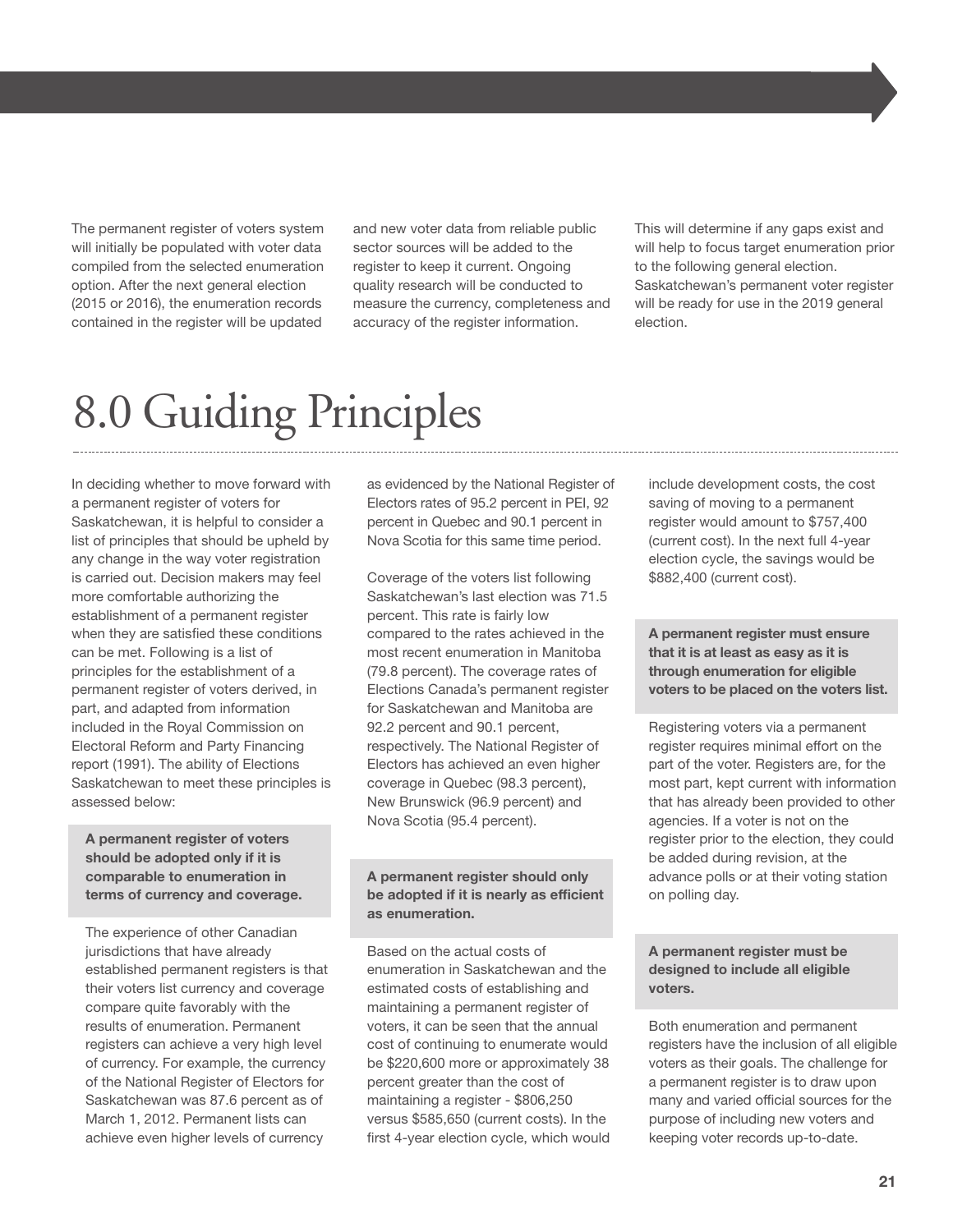



 **A permanent register should be open, such that voters can be included on the list after the writs for the election have been issued up to and including on polling day.**

 Keeping a permanent register open, such that eligible voters will not be disenfranchised simply because they were not on the list prior to an election call, is fairly straightforward. Currently, jurisdictions that use permanent registers continue to incorporate a revision period within their election calendar and permit voter registration at the advance poll and on polling day.

 **Voters should have the right not to be included on the register or to have their name removed at any time.**

 Permitting voters to have their names kept off of a permanent register is accomplished through legislative authority and administrative procedure. Voters wishing to be excluded from the register would need to inform election administrators of this preference, verify their identity, and they can then be deleted from future register updates. This would not affect their entitlement to vote, as they would simply need to register at their voting station when they go to vote.

 Permitting voters to have their names removed from the register would require a similar application procedure. This could take place at any time prior to the printing and distribution of the voters lists for an election.

 **Voters should be able to have register information corrected at any time**.

 Permitting voters to have their personal information corrected would follow a similar administrative procedure as the exclusion and deletion from the register.

 **A permanent register must be designed so as to prevent voter fraud, i.e. by minimizing the inclusion of people that are not eligible voters.**

 The same system checks to prevent voter fraud—such as proof of identification and challenges to a voter's eligibility during revision and at the polls by candidate representatives and election officials—are in place for a permanent register. Additionally, a permanent register benefits from the verification procedures that are in place when an official record is created.

 **Information on the register must be managed according to the strictest criteria for preserving privacy and safeguarding confidentiality.**

 Separate provisions for the protection of privacy and confidentiality of voter information can be included along with legislation authorizing the establishment of a register of voters for Saskatchewan.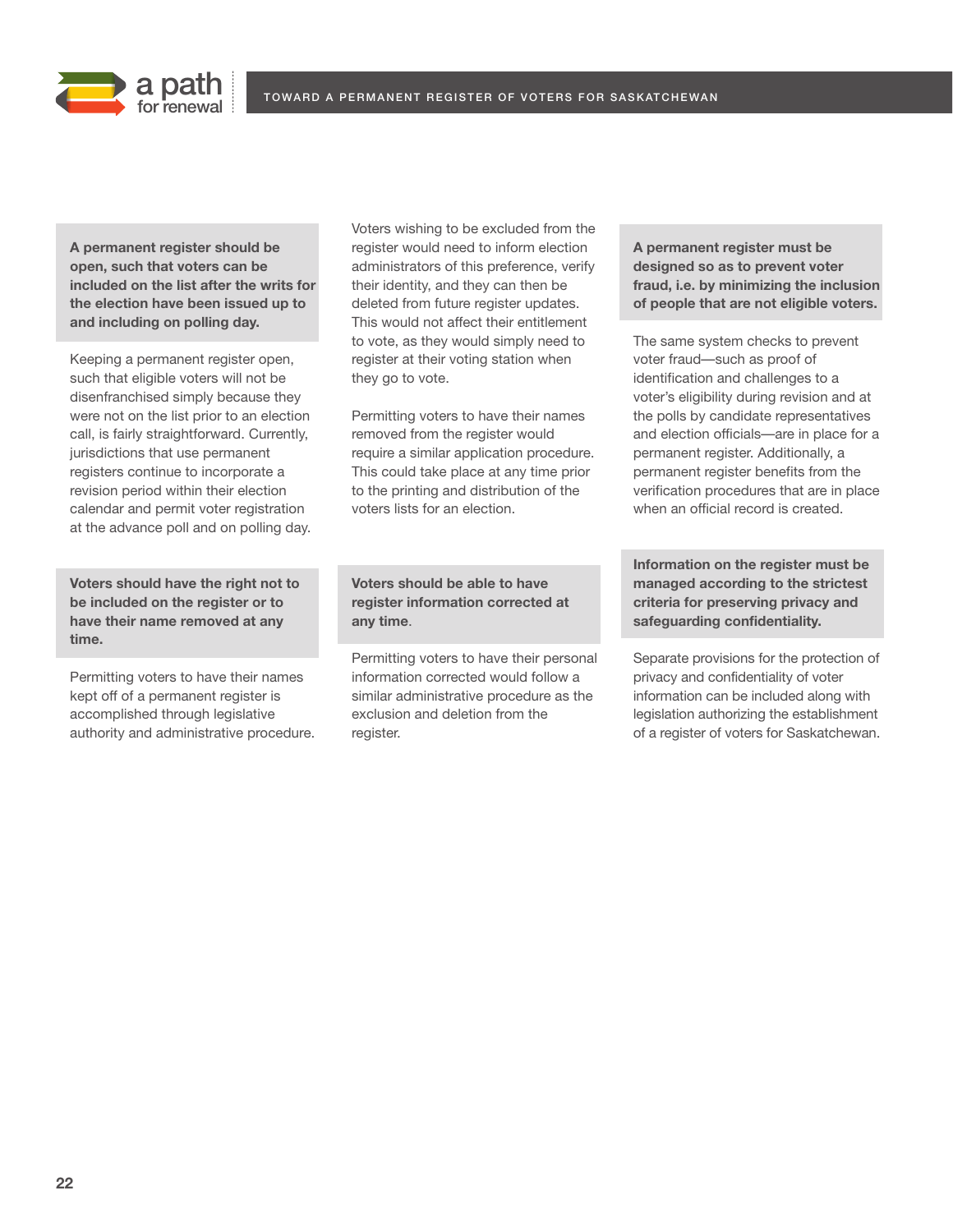## 9.0 Recommendations

## **BOARD OF INTERNAL ECONOMY CONSENSUS**

Based on the evidence collected within this study, the Chief Electoral Officer recommends that a permanent registry be instituted in Saskatchewan. The Chief Electoral Officer is seeking consensus among the members of the Board of Internal Economy on whether a permanent register of voters should be pursued.

## **LEGISLATIVE AMENDMENTS**

The Chief Electoral Officer is seeking the support of the Board of Internal Economy in requesting legislative changes to *The Elections Act, 1996* that would authorize

the establishment, management and maintenance of a permanent register of voters.

Legislative amendments will be required on a timely basis to give Elections Saskatchewan adequate lead time to make the extensive operational and system changes that will be required to prepare for the implementation of a permanent register in 2019. It is recommended that the necessary amendments be passed in 2014, prior to the next general election, with transitioning provisions to have them come into effect following the 2015 (or 2016) election. These amendments are critical for this initiative to proceed.

Legislative drafting instructions have been prepared by Elections Saskatchewan and can be made available to legislative counsel staff.

## **ADDITIONAL RESOURCES**

In preparing to construct a permanent register of voters, Elections Saskatchewan will require additional permanent staff positions and accompanying salary and operating funds in its 2014-15 budget. The additional resources are essential to the development and ongoing maintenance of a permanent register of voters for Saskatchewan.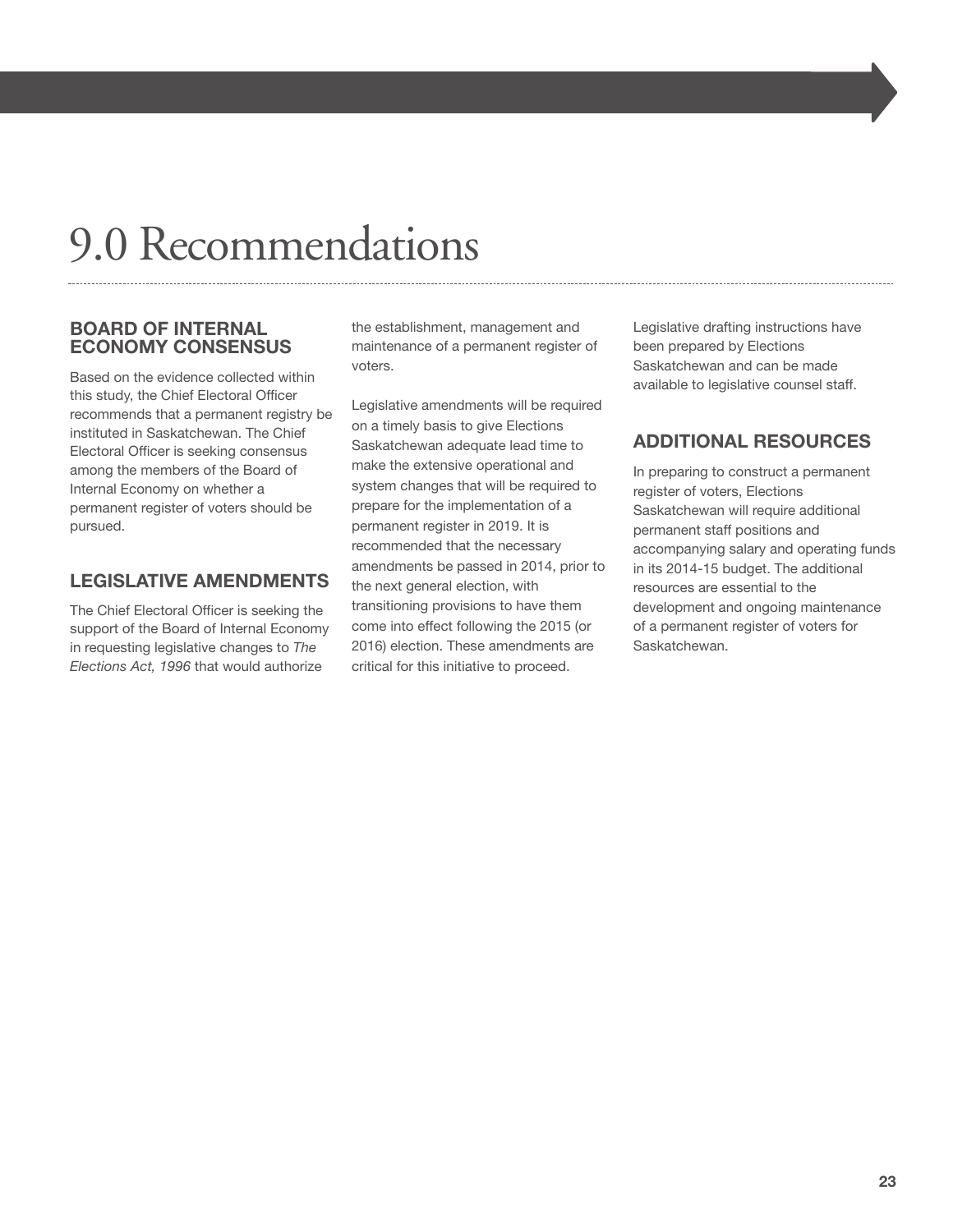

## Acknowledgements

The Chief Electoral Officer would like to thank the staff of Elections Saskatchewan and other election management bodies across the country for sharing their experience, providing advice, answering questions, and offering insight into this assessment. Their contributions should be fully acknowledged. He is also grateful for the ongoing advice offered by Lorne Gibson, known across the country for his expertise in voter registration, in studying the potential for a permanent register of voters for Saskatchewan.